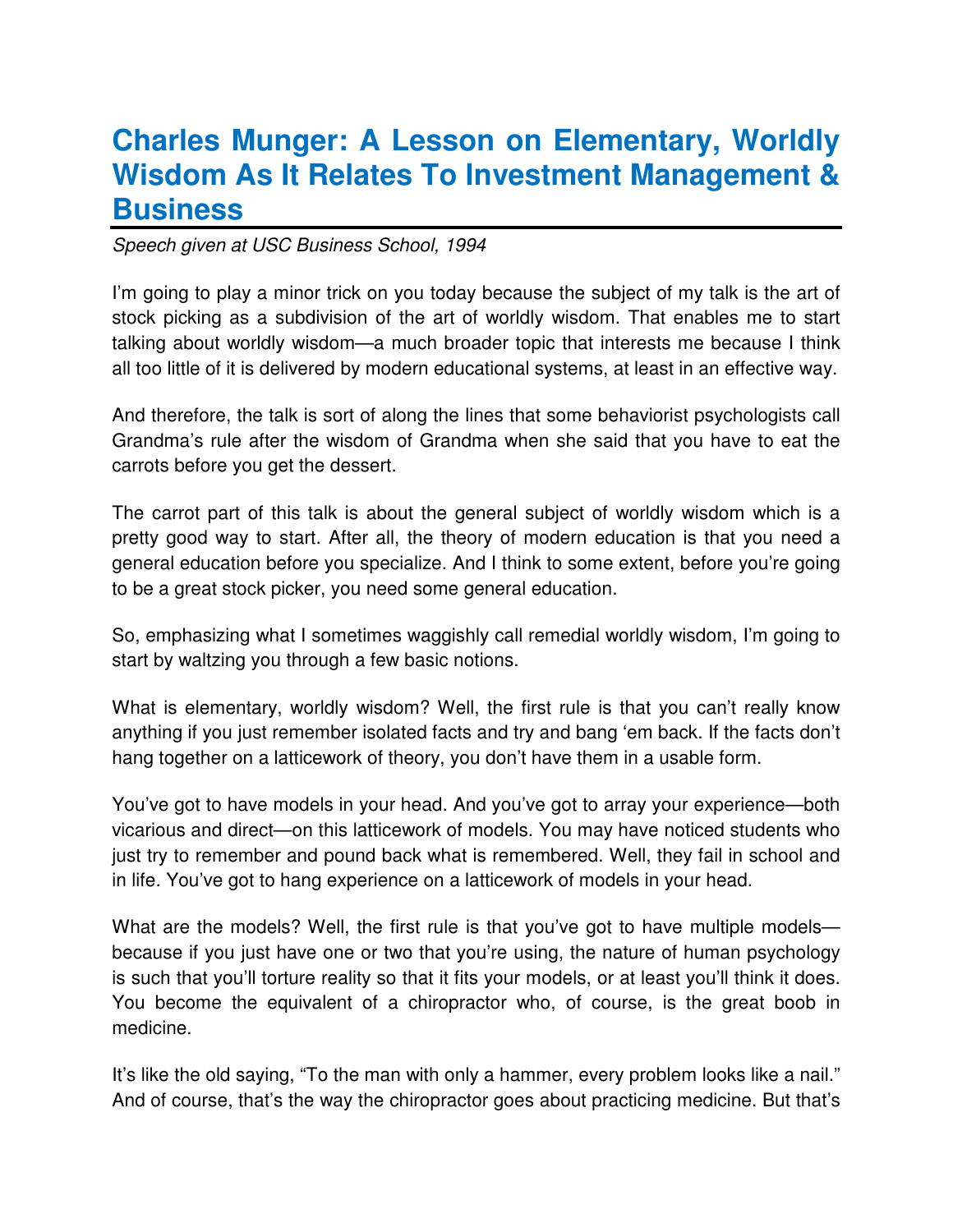a perfectly disastrous way to think and a perfectly disastrous way to operate in the world. So you've got to have multiple models.

And the models have to come from multiple disciplines—because all the wisdom of the world is not to be found in one little academic department. That's why poetry professors, by and large, are so unwise in a worldly sense. They don't have enough models in their heads. So you've got to have models across a fair array of disciplines.

You may say, "My God, this is already getting way too tough." But, fortunately, it isn't that tough—because 80 or 90 important models will carry about 90% of the freight in making you a worldly-wise person. And, of those, only a mere handful really carry very heavy freight.

So let's briefly review what kind of models and techniques constitute this basic knowledge that everybody has to have before they proceed to being really good at a narrow art like stock picking.

First there's mathematics. Obviously, you've got to be able to handle numbers and quantities—basic arithmetic. And the great useful model, after compound interest, is the elementary math of permutations and combinations. And that was taught in my day in the sophomore year in high school. I suppose by now in great private schools, it's probably down to the eighth grade or so.

It's very simple algebra. It was all worked out in the course of about one year between Pascal and Fermat. They worked it out casually in a series of letters.

It's not that hard to learn. What is hard is to get so you use it routinely almost everyday of your life. The Fermat/Pascal system is dramatically consonant with the way that the world works. And it's fundamental truth. So you simply have to have the technique.

Many educational institutions—although not nearly enough—have realized this. At Harvard Business School, the great quantitative thing that bonds the first-year class together is what they call decision tree theory. All they do is take high school algebra and apply it to real life problems. And the students love it. They're amazed to find that high school algebra works in life….

By and large, as it works out, people can't naturally and automatically do this. If you understand elementary psychology, the reason they can't is really quite simple: The basic neural network of the brain is there through broad genetic and cultural evolution. And it's not Fermat/Pascal. It uses a very crude, shortcut-type of approximation. It's got elements of Fermat/Pascal in it. However, it's not good.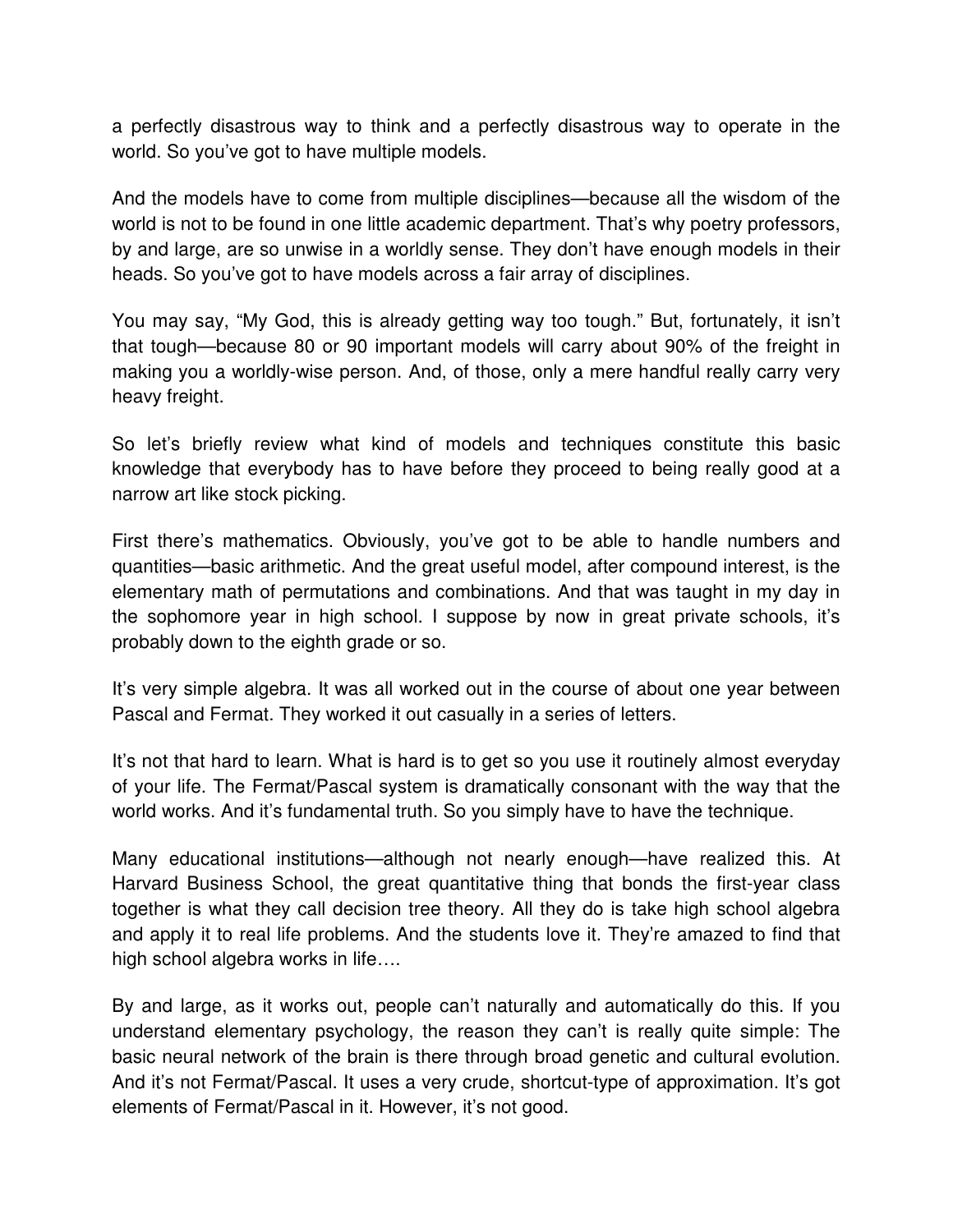So you have to learn in a very usable way this very elementary math and use it routinely in life—just the way if you want to become a golfer, you can't use the natural swing that broad evolution gave you. You have to learn—to have a certain grip and swing in a different way to realize your full potential as a golfer.

If you don't get this elementary, but mildly unnatural, mathematics of elementary probability into your repertoire, then you go through a long life like a one-legged man in an ass kicking contest. You're giving a huge advantage to everybody else.

One of the advantages of a fellow like Buffett, whom I've worked with all these years, is that he automatically thinks in terms of decision trees and the elementary math of permutations and combinations….

Obviously, you have to know accounting. It's the language of practical business life. It was a very useful thing to deliver to civilization. I've heard it came to civilization through Venice which of course was once the great commercial power in the Mediterranean. However, double-entry bookkeeping was a hell of an invention.

And it's not that hard to understand.

But you have to know enough about it to understand its limitations—because although accounting is the starting place, it's only a crude approximation. And it's not very hard to understand its limitations. For example, everyone can see that you have to more or less just guess at the useful life of a jet airplane or anything like that. Just because you express the depreciation rate in neat numbers doesn't make it anything you really know.

In terms of the limitations of accounting, one of my favorite stories involves a very great businessman named Carl Braun who created the CF Braun Engineering Company. It designed and built oil refineries—which is very hard to do. And Braun would get them to come in on time and not blow up and have efficiencies and so forth. This is a major art. And Braun, being the thorough Teutonic type that he was, had a number of quirks.

And one of them was that he took a look at standard accounting and the way it was applied to building oil refineries and he said, "This is asinine."

So he threw all of his accountants out and he took his engineers and said, "Now, we'll devise our own system of accounting to handle this process." And in due time, accounting adopted a lot of Carl Braun's notions.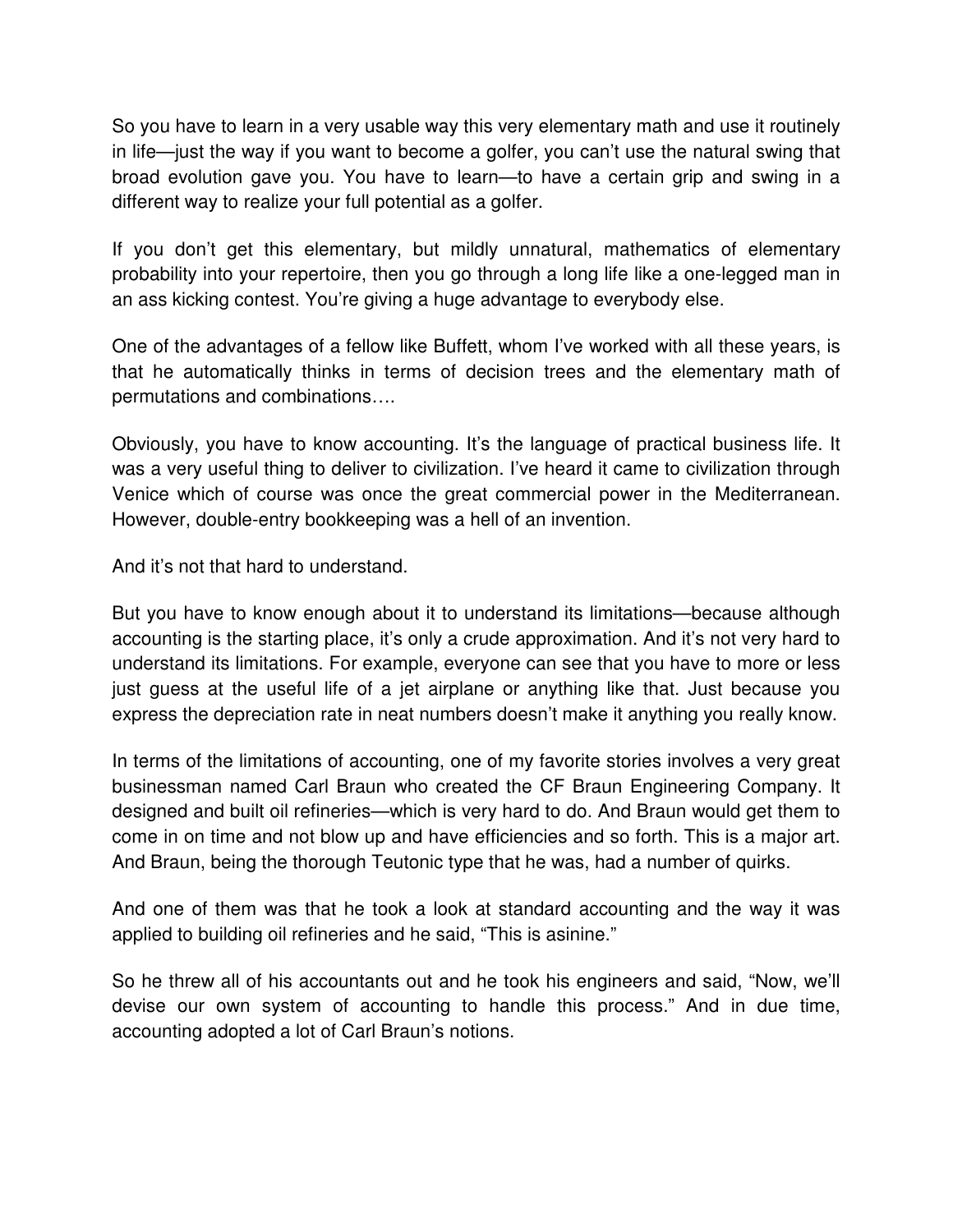So he was a formidably willful and talented man who demonstrated both the importance of accounting and the importance of knowing its limitations.

He had another rule, from psychology, which, if you're interested in wisdom, ought to be part of your repertoire—like the elementary mathematics of permutations and combinations.

His rule for all the Braun Company's communications was called the five W's—you had to tell who was going to do what, where, when and why. And if you wrote a letter or directive in the Braun Company telling somebody to do something, and you didn't tell him why, you could get fired. In fact, you would get fired if you did it twice.

You might ask why that is so important? Well, again that's a rule of psychology. Just as you think better if you array knowledge on a bunch of models that are basically answers to the question, why, why, why, if you always tell people why, they'll understand it better, they'll consider it more important, and they'll be more likely to comply. Even if they don't understand your reason, they'll be more likely to comply.

So there's an iron rule that just as you want to start getting worldly wisdom by asking why, why, why, in communicating with other people about everything, you want to include why, why, why. Even if it's obvious, it's wise to stick in the why.

Which models are the most reliable? Well, obviously, the models that come from hard science and engineering are the most reliable models on this Earth. And engineering quality control—at least the guts of it that matters to you and me and people who are not professional engineers—is very much based on the elementary mathematics of Fermat and Pascal:

It costs so much and you get so much less likelihood of it breaking if you spend this much. It's all elementary high school mathematics. And an elaboration of that is what Deming brought to Japan for all of that quality control stuff.

I don't think it's necessary for most people to be terribly facile in statistics. For example, I'm not sure that I can even pronounce the Poisson distribution. But I know what a Gaussian or normal distribution looks like and I know that events and huge aspects of reality end up distributed that way. So I can do a rough calculation.

But if you ask me to work out something involving a Gaussian distribution to ten decimal points, I can't sit down and do the math. I'm like a poker player who's learned to play pretty well without mastering Pascal.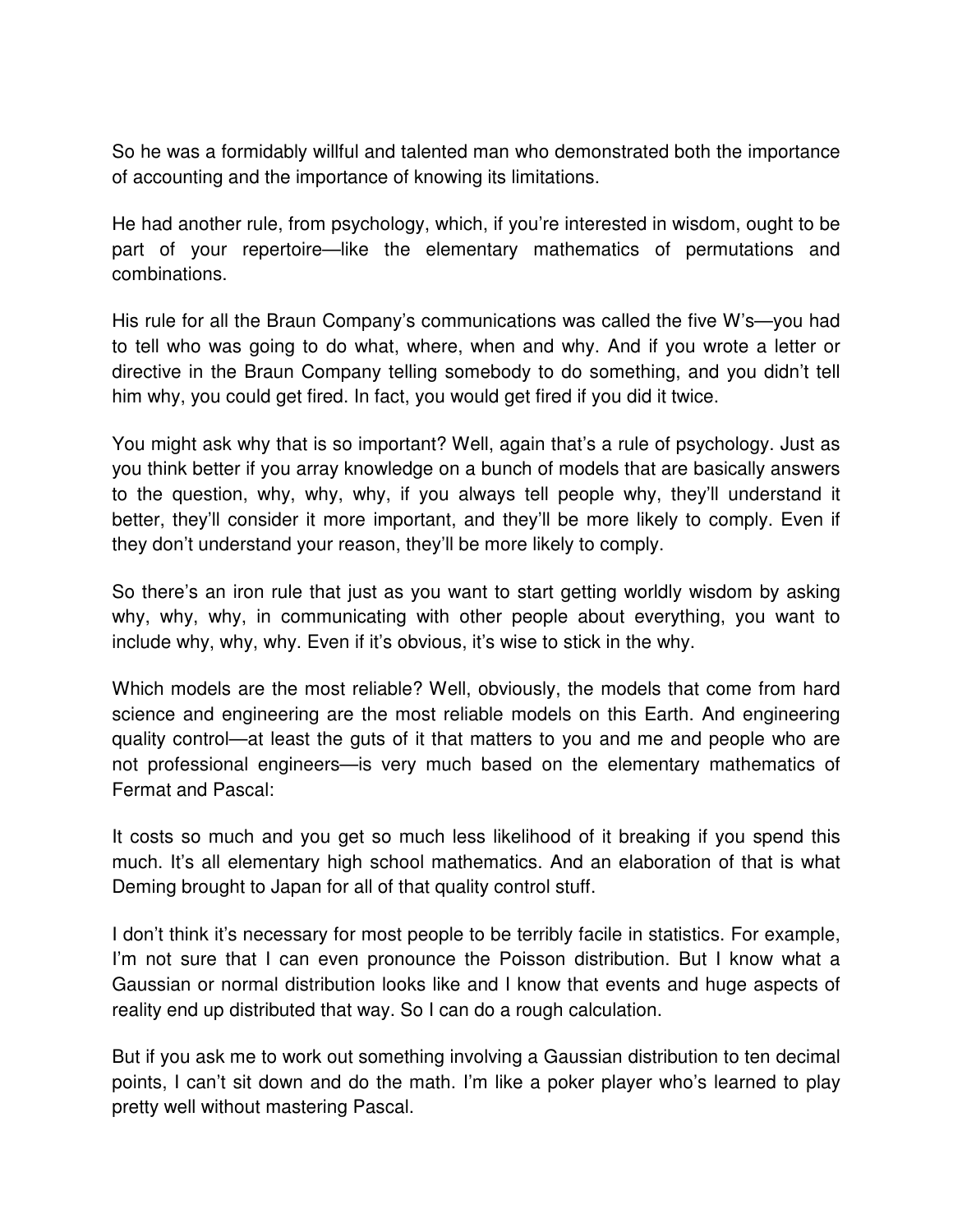And by the way, that works well enough. But you have to understand that bellshaped curve at least roughly as well as I do.

And, of course, the engineering idea of a backup system is a very powerful idea. The engineering idea of breakpoints—that's a very powerful model, too. The notion of a critical mass—that comes out of physics—is a very powerful model.

All of these things have great utility in looking at ordinary reality. And all of this costbenefit

analysis—hell, that's all elementary high school algebra, too. It's just been dolled up a little bit with fancy lingo.

I suppose the next most reliable models are from biology/ physiology because, after all, all of us are programmed by our genetic makeup to be much the same.

And then when you get into psychology, of course, it gets very much more complicated. But it's an ungodly important subject if you're going to have any worldly wisdom.

And you can demonstrate that point quite simply: There's not a person in this room viewing the work of a very ordinary professional magician who doesn't see a lot of things happening that aren't happening and not see a lot of things happening that are happening.

And the reason why is that the perceptual apparatus of man has shortcuts in it. The brain cannot have unlimited circuitry. So someone who knows how to take advantage of those shortcuts and cause the brain to miscalculate in certain ways can cause you to see things that aren't there.

Now you get into the cognitive function as distinguished from the perceptual function. And there, you are equally—more than equally in fact—likely to be misled. Again, your brain has a shortage of circuitry and so forth—and it's taking all kinds of little automatic shortcuts.

So when circumstances combine in certain ways—or more commonly, your fellow man starts acting like the magician and manipulates you on purpose by causing your cognitive dysfunction—you're a patsy.

And so just as a man working with a tool has to know its limitations, a man working with his cognitive apparatus has to know its limitations. And this knowledge, by the way, can be used to control and motivate other people….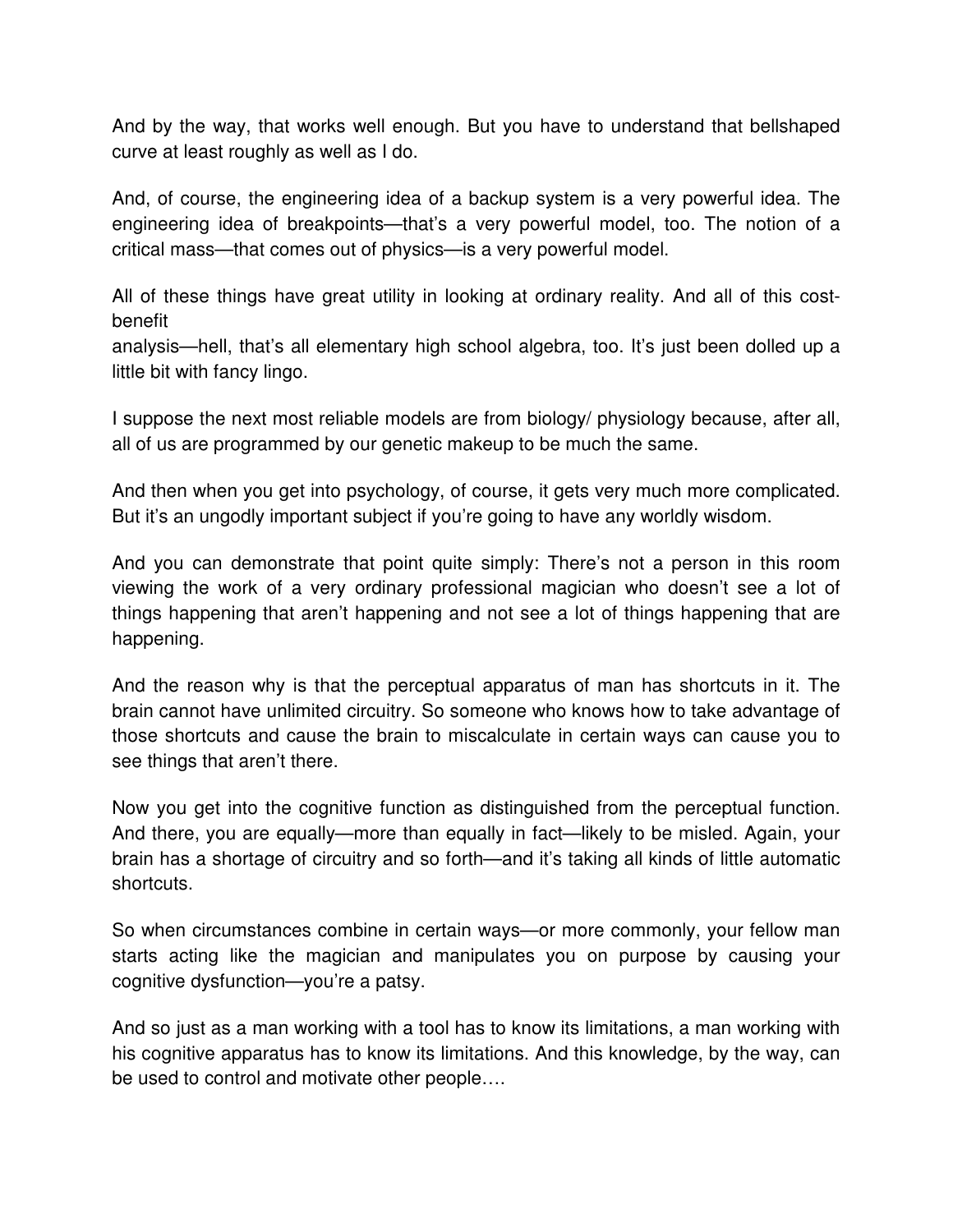So the most useful and practical part of psychology—which I personally think can be taught to any intelligent person in a week—is ungodly important. And nobody taught it to me by the way. I had to learn it later in life, one piece at a time. And it was fairly laborious. It's so elementary though that, when it was all over, I felt like a fool.

And yeah, I'd been educated at Cal Tech and the Harvard Law School and so forth. So very eminent places miseducated people like you and me.

The elementary part of psychology—the psychology of misjudgment, as I call it—is a terribly important thing to learn. There are about 20 little principles. And they interact, so it gets slightly complicated. But the guts of it is unbelievably important.

Terribly smart people make totally bonkers mistakes by failing to pay heed to it. In fact, I've done it several times during the last two or three years in a very important way. You never get totally over making silly mistakes.

There's another saying that comes from Pascal which I've always considered one of the really accurate observations in the history of thought. Pascal said in essence, "The mind of man at one and the same time is both the glory and the shame of the universe."

And that's exactly right. It has this enormous power. However, it also has these standard misfunctions that often cause it to reach wrong conclusions. It also makes man extraordinarily subject to manipulation by others. For example, roughly half of the army of Adolf Hitler was composed of believing Catholics. Given enough clever psychological manipulation, what human beings will do is quite interesting.

Personally, I've gotten so that I now use a kind of two-track analysis. First, what are the factors that really govern the interests involved, rationally considered? And second, what are the subconscious influences where the brain at a subconscious level is automatically doing these things—which by and large are useful, but which often misfunction.

One approach is rationality—the way you'd work out a bridge problem: by evaluating the real interests, the real probabilities and so forth. And the other is to evaluate the psychological factors that cause subconscious conclusions—many of which are wrong.

Now we come to another somewhat less reliable form of human wisdom microeconomics. And here, I find it quite useful to think of a free market economy—or partly free market economy—as sort of the equivalent of an ecosystem….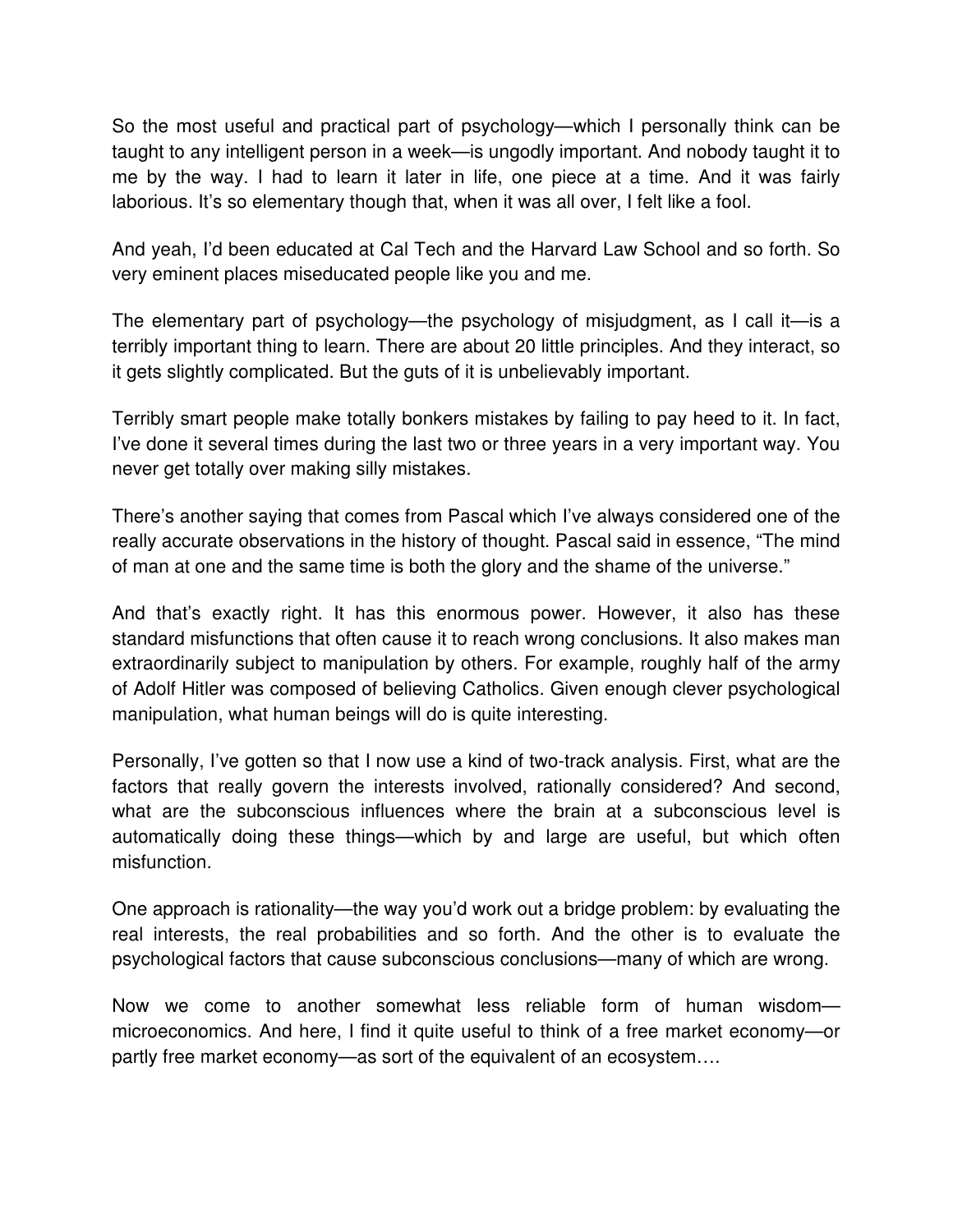This is a very unfashionable way of thinking because early in the days after Darwin came along, people like the robber barons assumed that the doctrine of the survival of the fittest authenticated them as deserving power—you know, "I'm the richest. Therefore, I'm the best. God's in his heaven, etc."

And that reaction of the robber barons was so irritating to people that it made it unfashionable to think of an economy as an ecosystem. But the truth is that it is a lot like an ecosystem. And you get many of the same results.

Just as in an ecosystem, people who narrowly specialize can get terribly good at occupying some little niche. Just as animals flourish in niches, similarly, people who specialize in the business world—and get very good because they specialize frequently find good economics that they wouldn't get any other way.

And once we get into microeconomics, we get into the concept of advantages of scale. Now we're getting closer to investment analysis—because in terms of which businesses succeed and which businesses fail, advantages of scale are ungodly important.

For example, one great advantage of scale taught in all of the business schools of the world is cost reductions along the so-called experience curve. Just doing something complicated in more and more volume enables human beings, who are trying to improve and are motivated by the incentives of capitalism, to do it more and more efficiently.

The very nature of things is that if you get a whole lot of volume through your joint, you get better at processing that volume. That's an enormous advantage. And it has a lot to do with which businesses succeed and fail….

Let's go through a list—albeit an incomplete one—of possible advantages of scale. Some come from simple geometry. If you're building a great spherical tank, obviously as you build it bigger, the amount of steel you use in the surface goes up with the square and the cubic volume goes up with the cube. So as you increase the dimensions, you can hold a lot more volume per unit area of steel.

And there are all kinds of things like that where the simple geometry—the simple reality— gives you an advantage of scale.

For example, you can get advantages of scale from TV advertising. When TV advertising first arrived—when talking color pictures first came into our living rooms—it was an unbelievably powerful thing. And in the early days, we had three networks that had whatever it was—say 90% of the audience.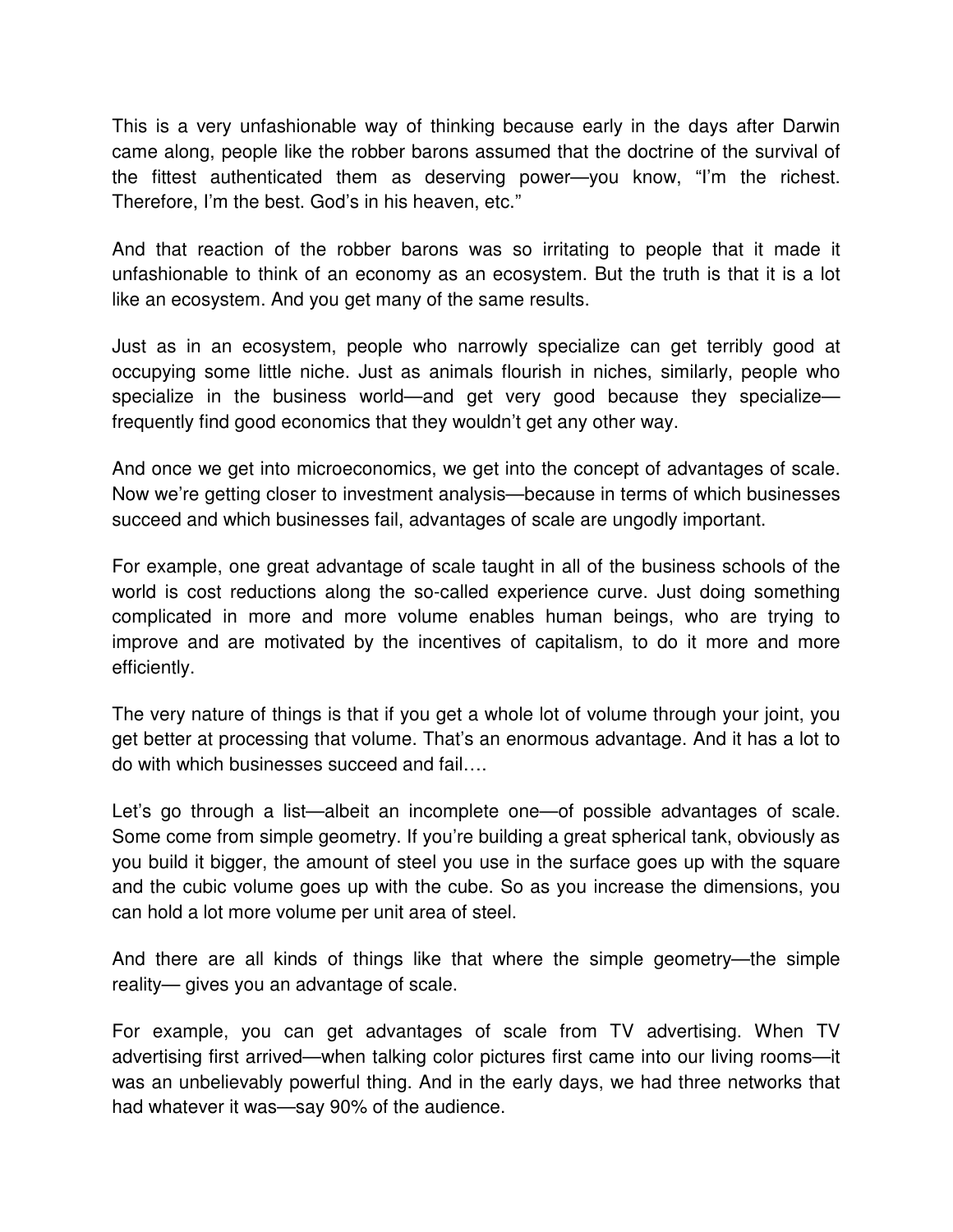Well, if you were Procter & Gamble, you could afford to use this new method of advertising. You could afford the very expensive cost of network television because you were selling so many cans and bottles. Some little guy couldn't. And there was no way of buying it in part. Therefore, he couldn't use it. In effect, if you didn't have a big volume, you couldn't use network TV advertising which was the most effective technique.

So when TV came in, the branded companies that were already big got a huge tail wind. Indeed, they prospered and prospered and prospered until some of them got fat and foolish, which happens with prosperity—at least to some people….

And your advantage of scale can be an informational advantage. If I go to some remote place, I may see Wrigley chewing gum alongside Glotz's chewing gum. Well, I know that Wrigley is a satisfactory product, whereas I don't know anything about Glotz's. So if one is 40 cents and the other is 30 cents, am I going to take something I don't know and put it in my mouth—which is a pretty personal place, after all—for a lousy dime?

So, in effect, Wrigley, simply by being so well known, has advantages of scale—what you might call an informational advantage.

Another advantage of scale comes from psychology. The psychologists use the term social proof. We are all influenced—subconsciously and to some extent consciously by what we see others do and approve. Therefore, if everybody's buying something, we think it's better. We don't like to be the one guy who's out of step.

Again, some of this is at a subconscious level and some of it isn't. Sometimes, we consciously and rationally think, "Gee, I don't know much about this. They know more than I do. Therefore, why shouldn't I follow them?"

The social proof phenomenon which comes right out of psychology gives huge advantages to scale—for example, with very wide distribution, which of course is hard to get. One advantage of Coca-Cola is that it's available almost everywhere in the world. Well, suppose you have a little soft drink. Exactly how do you make it available all over the Earth? The worldwide distribution setup—which is slowly won by a big enterprise gets to be a huge advantage…. And if you think about it, once you get enough advantages of that type, it can become very hard for anybody to dislodge you.

There's another kind of advantage to scale. In some businesses, the very nature of things is to sort of cascade toward the overwhelming dominance of one firm.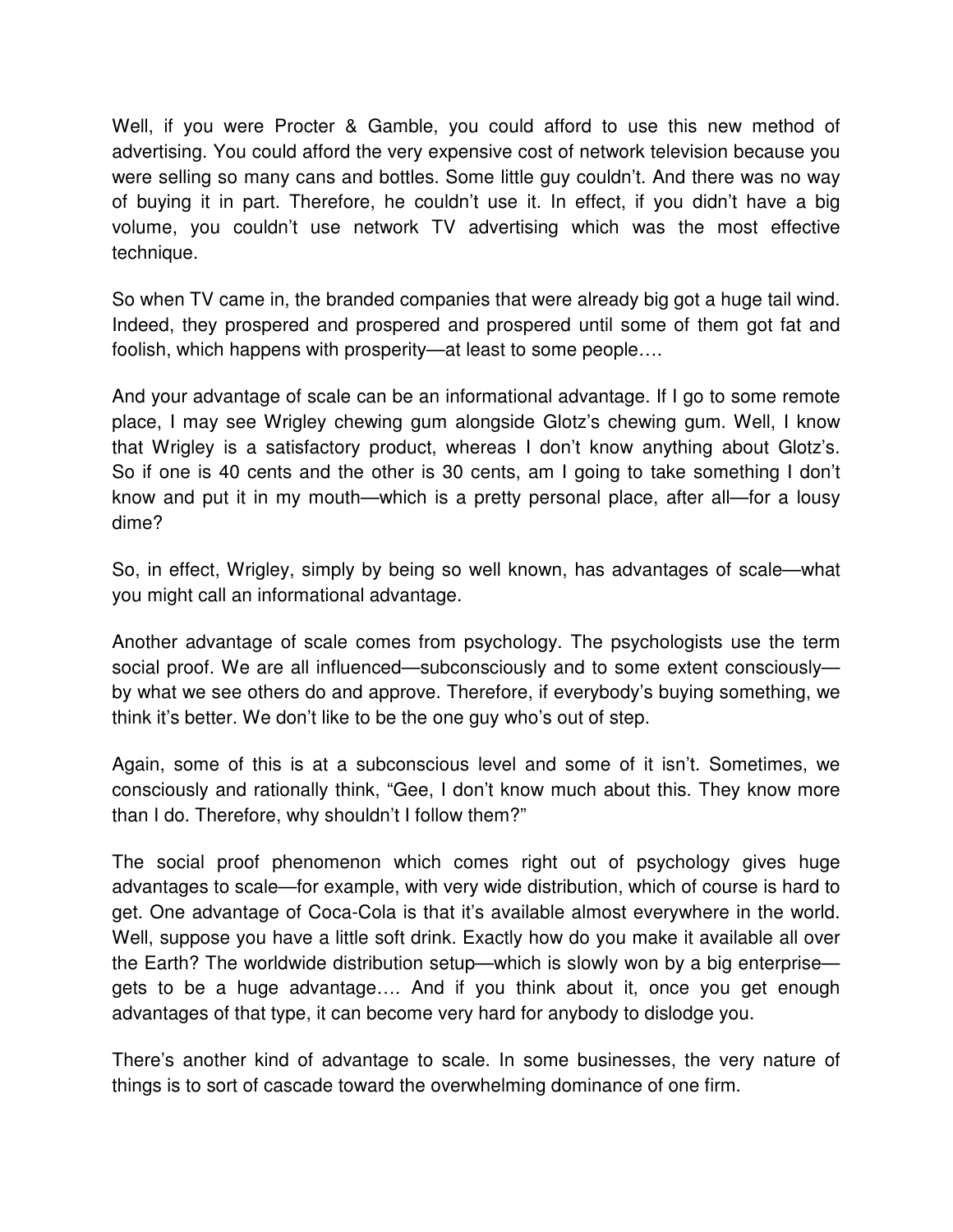The most obvious one is daily newspapers. There's practically no city left in the U.S., aside from a few very big ones, where there's more than one daily newspaper.

And again, that's a scale thing. Once I get most of the circulation, I get most of the advertising. And once I get most of the advertising and circulation, why would anyone want the thinner paper with less information in it? So it tends to cascade to a winnertake-all situation. And that's a separate form of the advantages of scale phenomenon.

Similarly, all these huge advantages of scale allow greater specialization within the firm. Therefore, each person can be better at what he does.

And these advantages of scale are so great, for example, that when Jack Welch came into General Electric, he just said, "To hell with it. We're either going to be # 1 or #2 in every field we're in or we're going to be out. I don't care how many people I have to fire and what I have to sell. We're going to be #1 or #2 or out."

That was a very tough-minded thing to do, but I think it was a very correct decision if you're thinking about maximizing shareholder wealth. And I don't think it's a bad thing to do for a civilization either, because I think that General Electric is stronger for having Jack Welch there.

And there are also disadvantages of scale. For example, we—by which I mean Berkshire Hathaway—are the largest shareholder in Capital Cities/ABC. And we had trade publications there that got murdered where our competitors beat us. And the way they beat us was by going to a narrower specialization.

We'd have a travel magazine for business travel. So somebody would create one which was addressed solely at corporate travel departments. Like an ecosystem, you're getting a narrower and narrower specialization.

Well, they got much more efficient. They could tell more to the guys who ran corporate travel departments. Plus, they didn't have to waste the ink and paper mailing out stuff that corporate travel departments weren't interested in reading. It was a more efficient system. And they beat our brains out as we relied on our broader magazine.

That's what happened to The Saturday Evening Post and all those things. They're gone. What we have now is Motocross—which is read by a bunch of nuts who like to participate in tournaments where they turn somersaults on their motorcycles. But they care about it. For them, it's the principal purpose of life. A magazine called Motocross is a total necessity to those people. And its profit margins would make you salivate.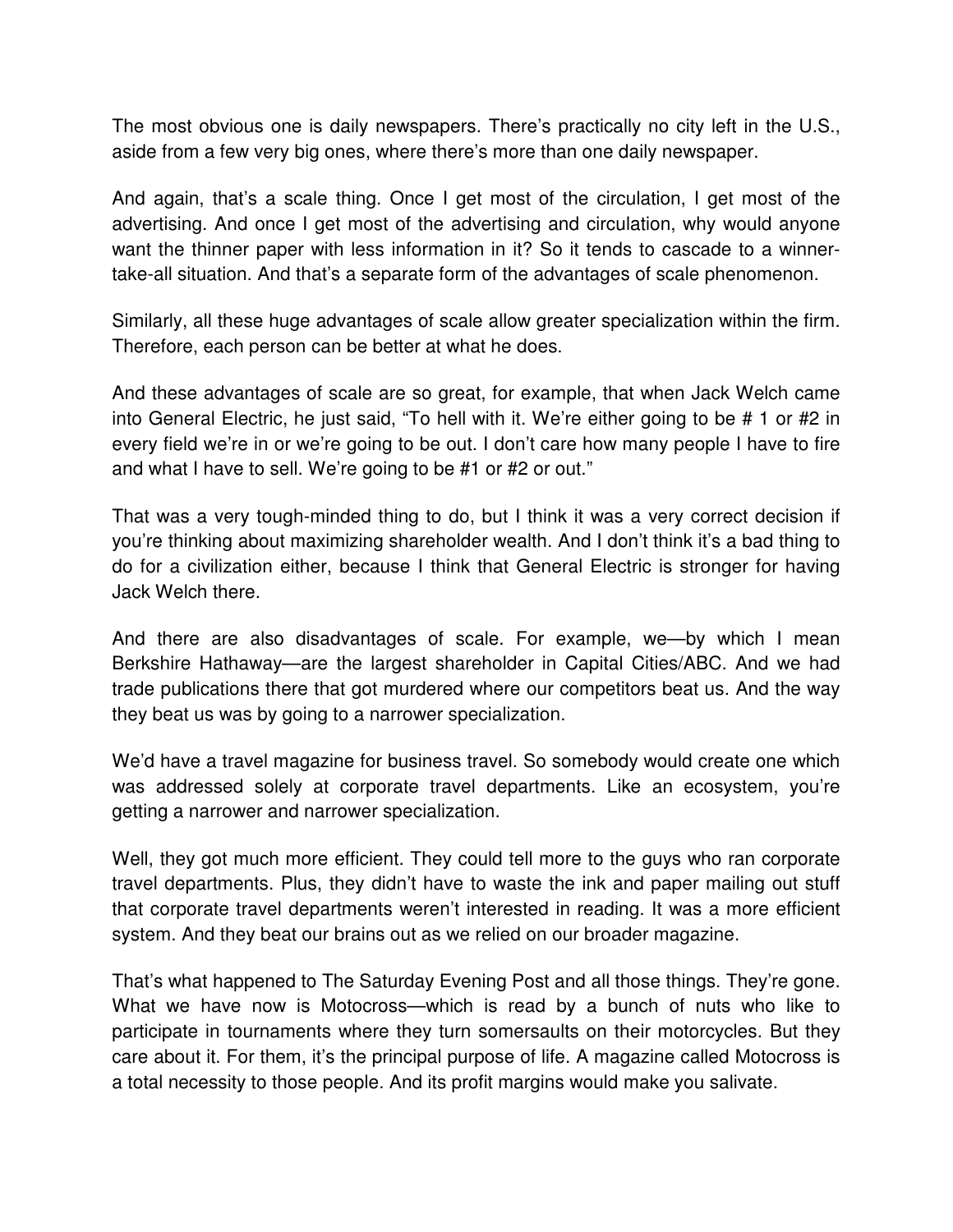Just think of how narrowcast that kind of publishing is. So occasionally, scaling down and intensifying gives you the big advantage. Bigger is not always better.

The great defect of scale, of course, which makes the game interesting—so that the big people don't always win—is that as you get big, you get the bureaucracy. And with the bureaucracy comes the territoriality—which is again grounded in human nature.

And the incentives are perverse. For example, if you worked for AT&T in my day, it was a great bureaucracy. Who in the hell was really thinking about the shareholder or anything else? And in a bureaucracy, you think the work is done when it goes out of your in-basket into somebody else's in-basket. But, of course, it isn't. It's not done until AT&T delivers what it's supposed to deliver. So you get big, fat, dumb, unmotivated bureaucracies.

They also tend to become somewhat corrupt. In other words, if I've got a department and you've got a department and we kind of share power running this thing, there's sort of an unwritten rule: "If you won't bother me, I won't bother you and we're both happy." So you get layers of management and associated costs that nobody needs. Then, while people are justifying all these layers, it takes forever to get anything done. They're too slow to make decisions and nimbler people run circles around them.

The constant curse of scale is that it leads to big, dumb bureaucracy—which, of course, reaches its highest and worst form in government where the incentives are really awful. That doesn't mean we don't need governments—because we do. But it's a terrible problem to get big bureaucracies to behave.

So people go to stratagems. They create little decentralized units and fancy motivation and training programs. For example, for a big company, General Electric has fought bureaucracy with amazing skill. But that's because they have a combination of a genius and a fanatic running it. And they put him in young enough so he gets a long run. Of course, that's Jack Welch.

But bureaucracy is terrible…. And as things get very powerful and very big, you can get some really dysfunctional behavior. Look at Westinghouse. They blew billions of dollars on a bunch of dumb loans to real estate developers. They put some guy who'd come up by some career path—I don't know exactly what it was, but it could have been refrigerators or something—and all of a sudden, he's loaning money to real estate developers building hotels. It's a very unequal contest. And in due time, they lost all those billions of dollars.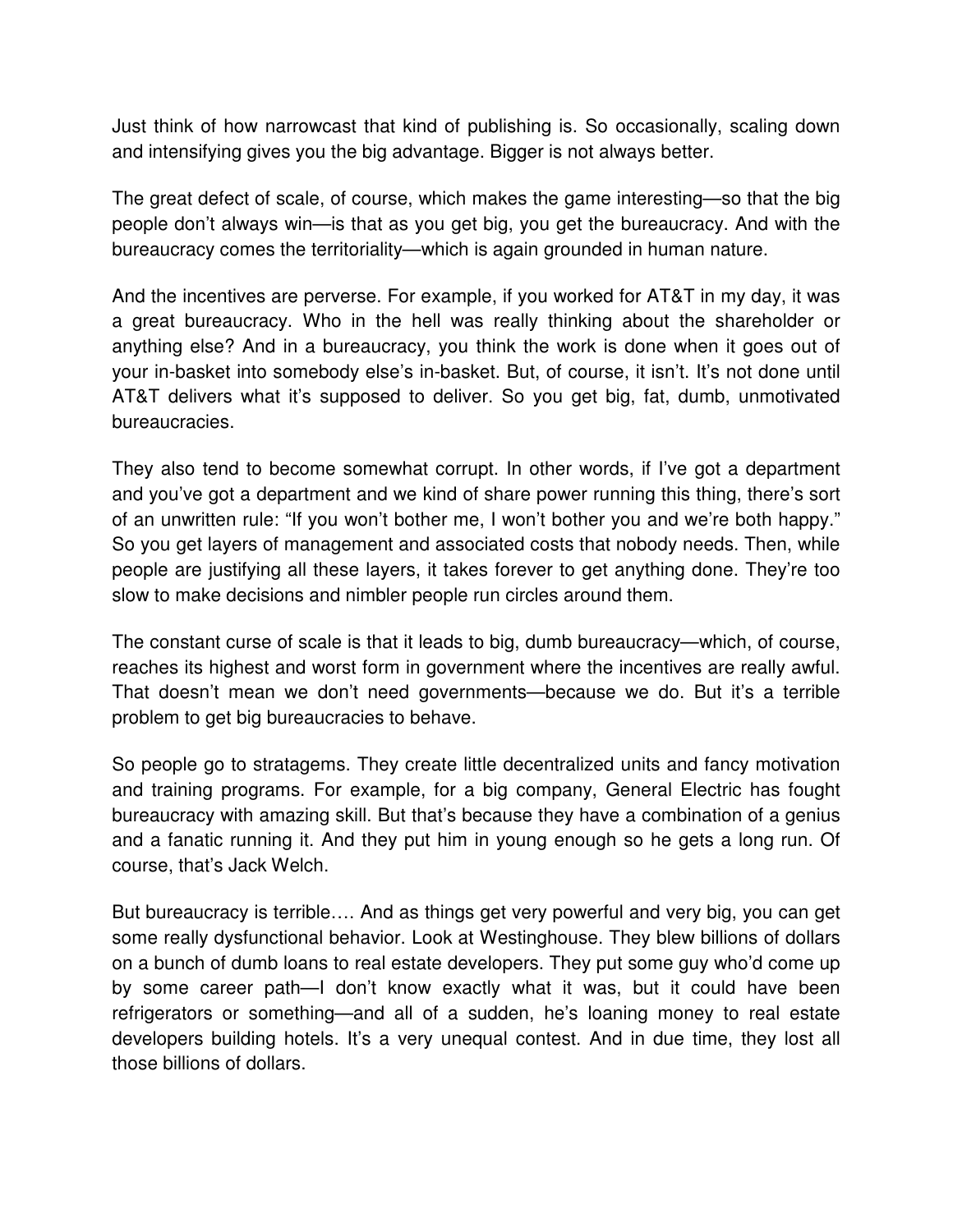CBS provides an interesting example of another rule of psychology—namely, Pavlovian association. If people tell you what you really don't want to hear what's unpleasant there's an almost automatic reaction of antipathy. You have to train yourself out of it. It isn't foredestined that you have to be this way. But you will tend to be this way if you don't think about it.

Television was dominated by one network—CBS in its early days. And Paley was a god. But he didn't like to hear what he didn't like to hear. And people soon learned that. So they told Paley only what he liked to hear. Therefore, he was soon living in a little cocoon of unreality and everything else was corrupt—although it was a great business.

So the idiocy that crept into the system was carried along by this huge tide. It was a Mad Hatter's tea party the last ten years under Bill Paley.

And that is not the only example by any means. You can get severe misfunction in the high ranks of business. And of course, if you're investing, it can make a lot of difference. If you take all the acquisitions that CBS made under Paley, after the acquisition of the network itself, with all his advisors—his investment bankers, management consultants and so forth who were getting paid very handsomely—it was absolutely terrible.

For example, he gave something like 20% of CBS to the Dumont Company for a television set manufacturer which was destined to go broke. I think it lasted all of two or three years or something like that. So very soon after he'd issued all of that stock, Dumont was history. You get a lot of dysfunction in a big fat, powerful place where no one will bring unwelcome reality to the boss.

So life is an everlasting battle between those two forces—to get these advantages of scale on one side and a tendency to get a lot like the U.S. Agriculture Department on the other side— where they just sit around and so forth. I don't know exactly what they do. However, I do know that they do very little useful work.

On the subject of advantages of economies of scale, I find chain stores quite interesting. Just think about it. The concept of a chain store was a fascinating invention. You get this huge purchasing power—which means that you have lower merchandise costs. You get a whole bunch of little laboratories out there in which you can conduct experiments. And you get specialization.

If one little guy is trying to buy across 27 different merchandise categories influenced by traveling salesmen, he's going to make a lot of poor decisions. But if your buying is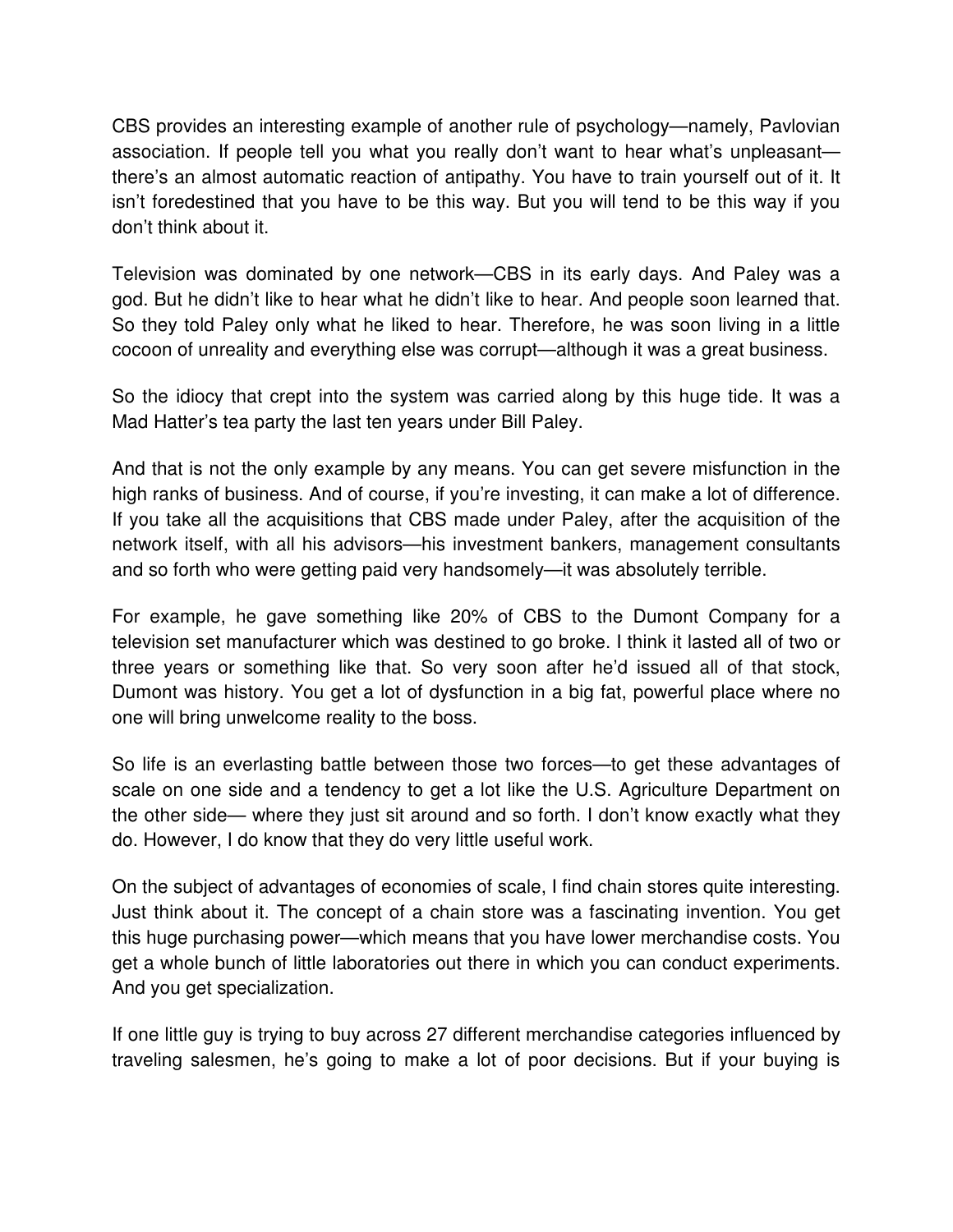done in headquarters for a huge bunch of stores, you can get very bright people that know a lot about refrigerators and so forth to do the buying.

The reverse is demonstrated by the little store where one guy is doing all the buying. It's like the old story about the little store with salt all over its walls. And a stranger comes in and says to the storeowner, "You must sell a lot of salt." And he replies, "No, I don't. But you should see the guy who sells me salt."

So there are huge purchasing advantages. And then there are the slick systems of forcing everyone to do what works. So a chain store can be a fantastic enterprise.

It's quite interesting to think about Wal-Mart starting from a single store in Bentonville, Arkansas against Sears, Roebuck with its name, reputation and all of its billions. How does a guy in Bentonville, Arkansas with no money blow right by Sears, Roebuck? And he does it in his own lifetime—in fact, during his own late lifetime because he was already pretty old by the time he started out with one little store….

He played the chain store game harder and better than anyone else. Walton invented practically nothing. But he copied everything anybody else ever did that was smart and he did it with more fanaticism and better employee manipulation. So he just blew right by them all.

He also had a very interesting competitive strategy in the early days. He was like a prizefighter who wanted a great record so he could be in the finals and make a big TV hit. So what did he do? He went out and fought 42 palookas. Right? And the result was knockout, knockout, knockout—42 times.

Walton, being as shrewd as he was, basically broke other small town merchants in the early days. With his more efficient system, he might not have been able to tackle some titan head on at the time. But with his better system, he could destroy those small town merchants. And he went around doing it time after time after time. Then, as he got bigger, he started destroying the big boys.

Well, that was a very, very shrewd strategy.

You can say, "Is this a nice way to behave?" Well, capitalism is a pretty brutal place. But I personally think that the world is better for having Wal-Mart. I mean you can idealize small town life. But I've spent a fair amount of time in small towns. And let me tell you you shouldn't get too idealistic about all those businesses he destroyed.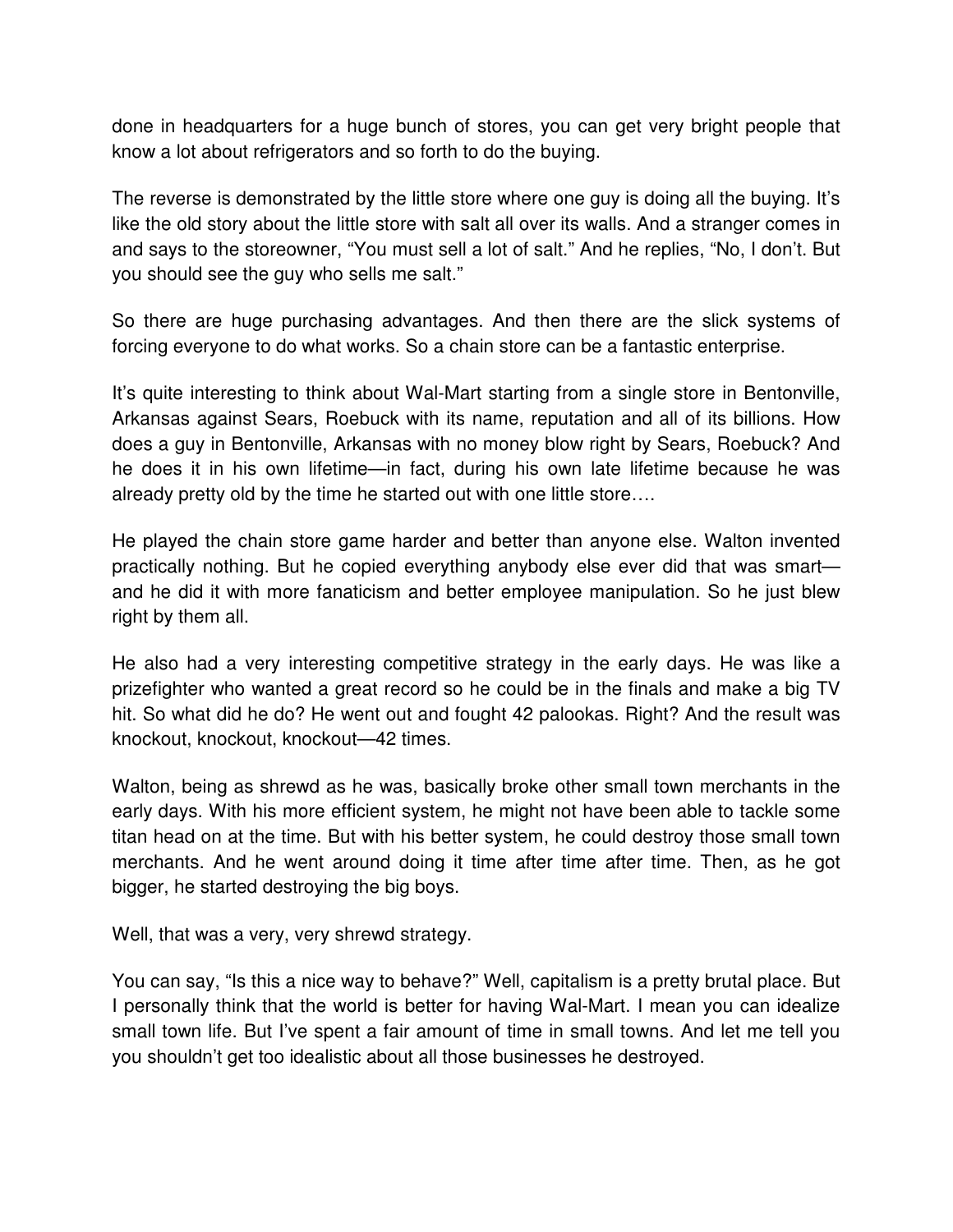Plus, a lot of people who work at Wal-Mart are very high grade, bouncy people who are raising nice children. I have no feeling that an inferior culture destroyed a superior culture. I think that is nothing more than nostalgia and delusion. But, at any rate, it's an interesting model of how the scale of things and fanaticism combine to be very powerful.

And it's also an interesting model on the other side—how with all its great advantages, the disadvantages of bureaucracy did such terrible damage to Sears, Roebuck. Sears had layers and layers of people it didn't need. It was very bureaucratic. It was slow to think. And there was an established way of thinking. If you poked your head up with a new thought, the system kind of turned against you. It was everything in the way of a dysfunctional big bureaucracy that you would expect.

In all fairness, there was also much that was good about it. But it just wasn't as lean and mean and shrewd and effective as Sam Walton. And, in due time, all its advantages of scale were not enough to prevent Sears from losing heavily to Wal-Mart and other similar retailers.

Here's a model that we've had trouble with. Maybe you'll be able to figure it out better. Many markets get down to two or three big competitors—or five or six. And in some of those markets, nobody makes any money to speak of. But in others, everybody does very well.

Over the years, we've tried to figure out why the competition in some markets gets sort of rational from the investor's point of view so that the shareholders do well, and in other markets, there's destructive competition that destroys shareholder wealth.

If it's a pure commodity like airline seats, you can understand why no one makes any money. As we sit here, just think of what airlines have given to the world—safe travel, greater experience, time with your loved ones, you name it.

Yet, the net amount of money that's been made by the shareholders of airlines since Kitty Hawk, is now a negative figure—a substantial negative figure. Competition was so intense that, once it was unleashed by deregulation, it ravaged shareholder wealth in the airline business. Yet, in other fields—like cereals, for example—almost all the big boys make out. If you're some kind of a medium grade cereal maker, you might make 15% on your capital. And if you're really good, you might make 40%. But why are cereals so profitable—despite the fact that it looks to me like they're competing like crazy with promotions, coupons and everything else? I don't fully understand it.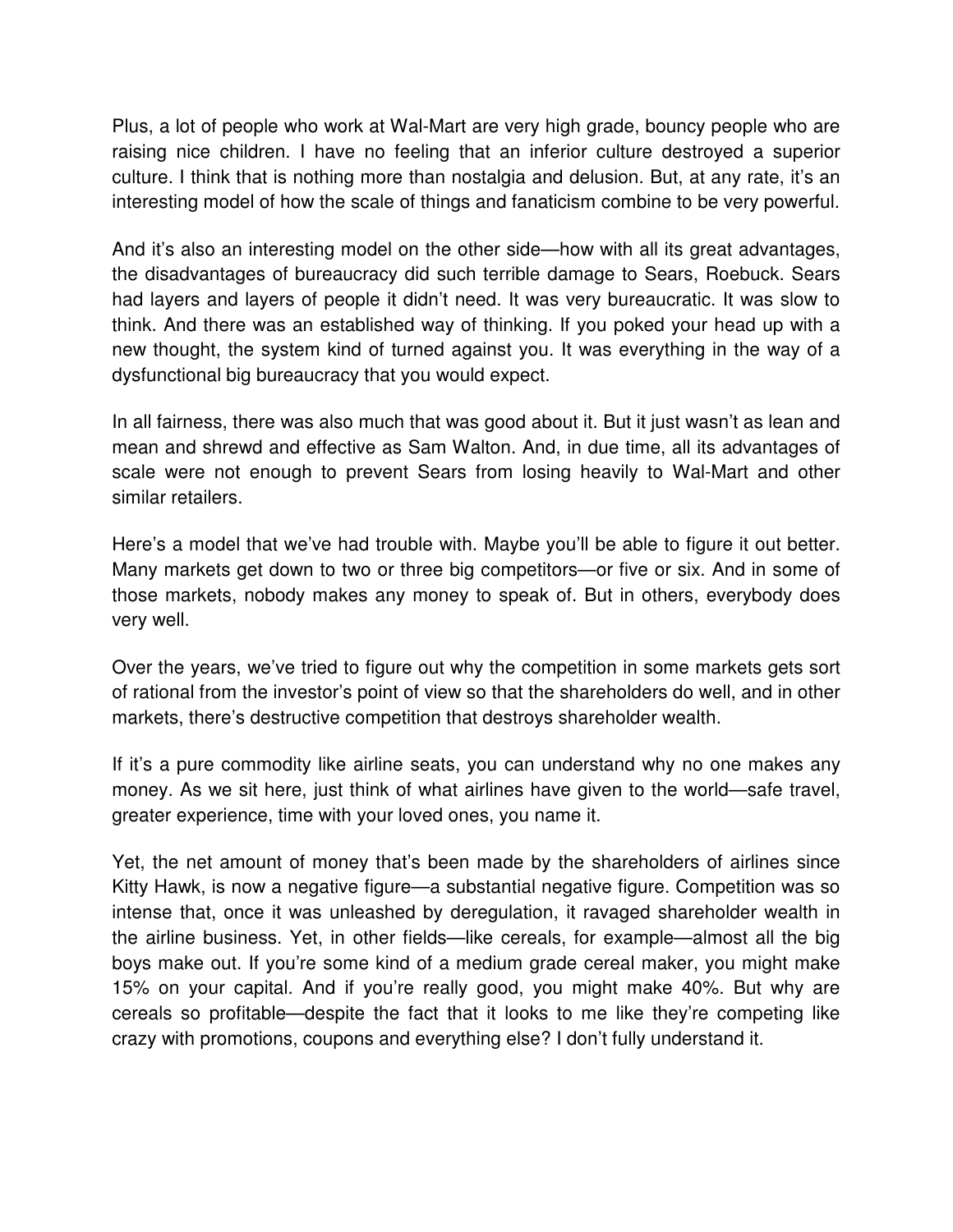Obviously, there's a brand identity factor in cereals that doesn't exist in airlines. That must be the main factor that accounts for it.

And maybe the cereal makers by and large have learned to be less crazy about fighting for market share—because if you get even one person who's hell-bent on gaining market share….For example, if I were Kellogg and I decided that I had to have 60% of the market, I think I could take most of the profit out of cereals. I'd ruin Kellogg in the process. But I think I could do it.

In some businesses, the participants behave like a demented Kellogg. In other businesses, they don't. Unfortunately, I do not have a perfect model for predicting how that's going to happen.

For example, if you look around at bottler markets, you'll find many markets where bottlers of Pepsi and Coke both make a lot of money and many others where they destroy most of the profitability of the two franchises. That must get down to the peculiarities of individual adjustment to market capitalism. I think you'd have to know the people involved to fully understand what was happening.

In microeconomics, of course, you've got the concept of patents, trademarks, exclusive franchises and so forth. Patents are quite interesting. When I was young, I think more money went into patents than came out. Judges tended to throw them out—based on arguments about what was really invented and what relied on prior art. That isn't altogether clear.

But they changed that. They didn't change the laws. They just changed the administration— so that it all goes to one patent court. And that court is now very much more pro-patent. So Ithink people are now starting to make a lot of money out of owning patents.

Trademarks, of course, have always made people a lot of money. A trademark system is a wonderful thing for a big operation if it's well known.

The exclusive franchise can also be wonderful. If there were only three television channels awarded in a big city and you owned one of them, there were only so many hours a day that you could be on. So you had a natural position in an oligopoly in the pre-cable days.

And if you get the franchise for the only food stand in an airport, you have a captive clientele and you have a small monopoly of a sort.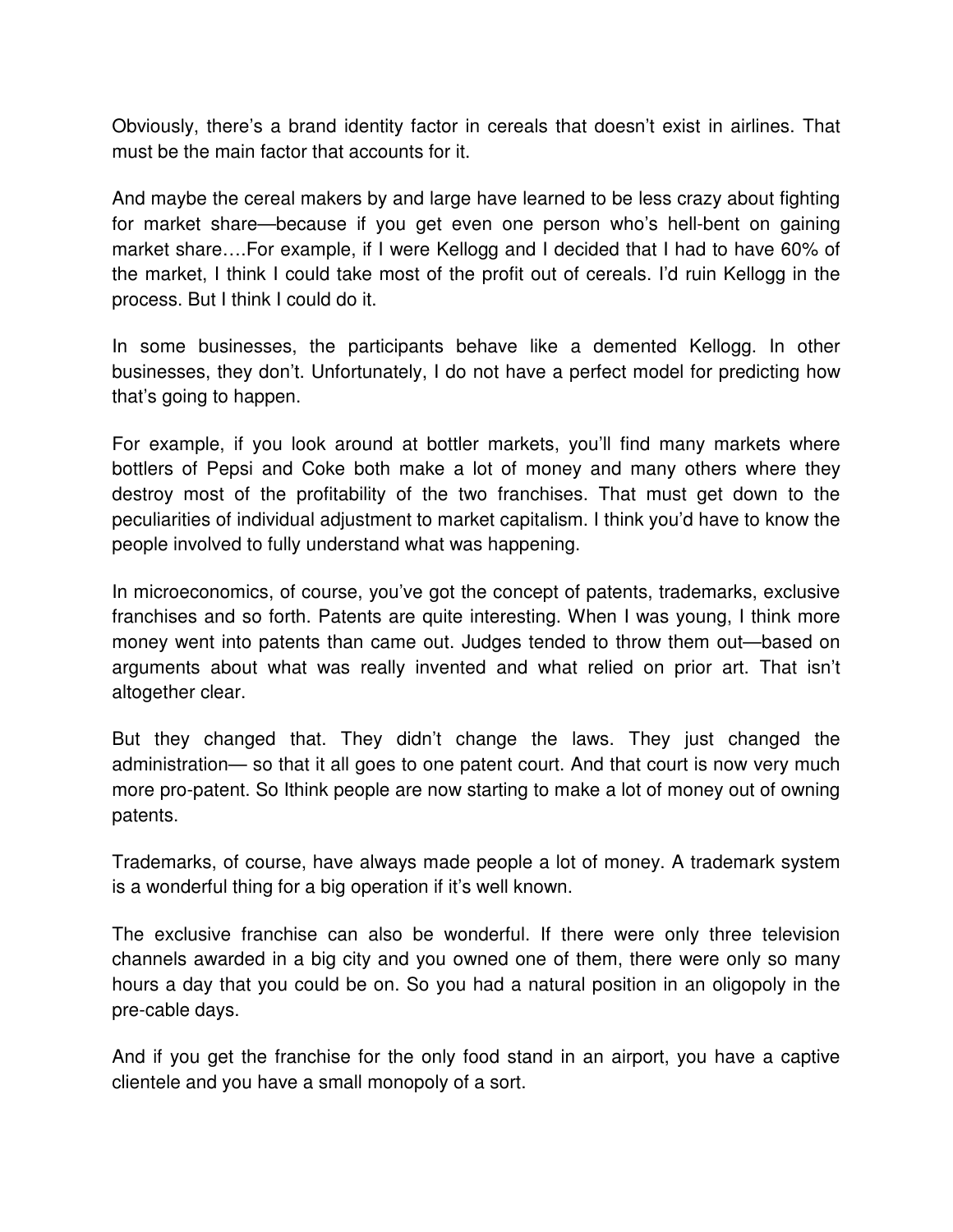The great lesson in microeconomics is to discriminate between when technology is going to help you and when it's going to kill you. And most people do not get this straight in their heads. But a fellow like Buffett does.

For example, when we were in the textile business, which is a terrible commodity business, we were making low-end textiles—which are a real commodity product. And one day, the people came to Warren and said, "They've invented a new loom that we think will do twice as much work as our old ones."

And Warren said, "Gee, I hope this doesn't work because if it does, I'm going to close the mill." And he meant it.

What was he thinking? He was thinking, "It's a lousy business. We're earning substandard returns and keeping it open just to be nice to the elderly workers. But we're not going to put huge amounts of new capital into a lousy business."

And he knew that the huge productivity increases that would come from a better machine introduced into the production of a commodity product would all go to the benefit of the buyers of the textiles. Nothing was going to stick to our ribs as owners.

That's such an obvious concept—that there are all kinds of wonderful new inventions that give you nothing as owners except the opportunity to spend a lot more money in a business that's still going to be lousy. The money still won't come to you. All of the advantages from great improvements are going to flow through to the customers.

Conversely, if you own the only newspaper in Oshkosh and they were to invent more efficient ways of composing the whole newspaper, then when you got rid of the old technology and got new fancy computers and so forth, all of the savings would come right through to the bottom line.

In all cases, the people who sell the machinery—and, by and large, even the internal bureaucrats urging you to buy the equipment—show you projections with the amount you'll save at current prices with the new technology. However, they don't do the second step of the analysis which is to determine how much is going stay home and how much is just going to flow through to the customer. I've never seen a single projection incorporating that second step in my life. And I see them all the time. Rather, they always read: "This capital outlay will save you so much money that it will pay for itself in three years."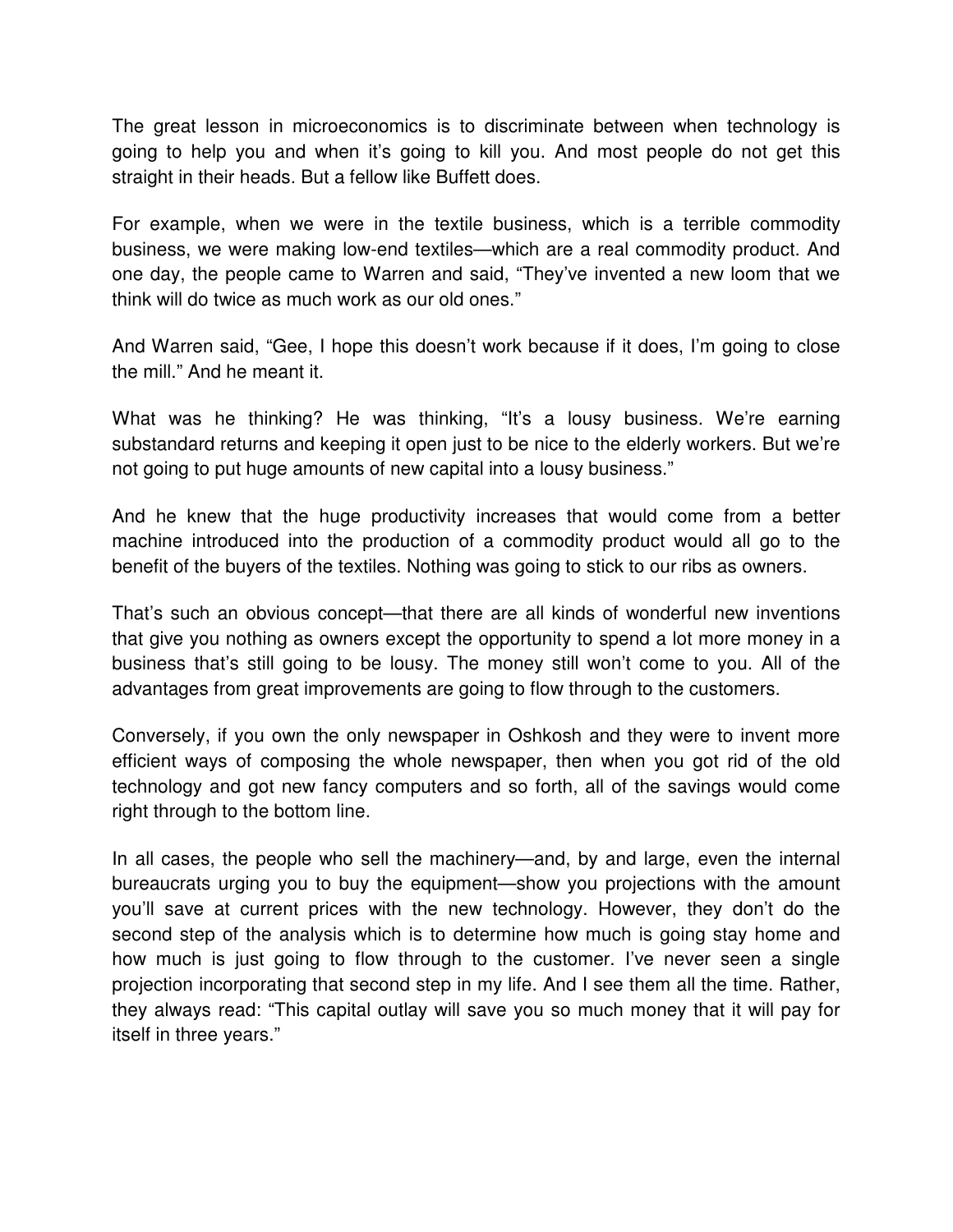So you keep buying things that will pay for themselves in three years. And after 20 years of doing it, somehow you've earned a return of only about 4% per annum. That's the textile business.

And it isn't that the machines weren't better. It's just that the savings didn't go to you. The cost reductions came through all right. But the benefit of the cost reductions didn't go to the guy who bought the equipment. It's such a simple idea. It's so basic.

And yet it's so often forgotten. Then there's another model from microeconomics which I find very interesting. When technology moves as fast as it does in a civilization like ours, you get a phenomenon which I call competitive destruction. You know, you have the finest buggy whip factory and all of a sudden in comes this little horseless carriage. And before too many years go by, your buggy whip business is dead. You either get into a different business or you're dead—you're destroyed. It happens again and again and again.

And when these new businesses come in, there are huge advantages for the early birds. And when you're an early bird, there's a model that I call "surfing"—when a surfer gets up and catches the wave and just stays there, he can go a long, long time. But if he gets off the wave, he becomes mired in shallows….

But people get long runs when they're right on the edge of the wave—whether it's Microsoft or Intel or all kinds of people, including National Cash Register in the early days.

The cash register was one of the great contributions to civilization. It's a wonderful story. Patterson was a small retail merchant who didn't make any money. One day, somebody sold him a crude cash register which he put into his retail operation. And it instantly changed from losing money to earning a profit because it made it so much harder for the employees to steal….

But Patterson, having the kind of mind that he did, didn't think, "Oh, good for my retail business." He thought, "I'm going into the cash register business." And, of course, he created National Cash Register.

And he "surfed". He got the best distribution system, the biggest collection of patents and the best of everything. He was a fanatic about everything important as the technology developed. I have in my files an early National Cash Register Company report in which Patterson described his methods and objectives. And a well-educated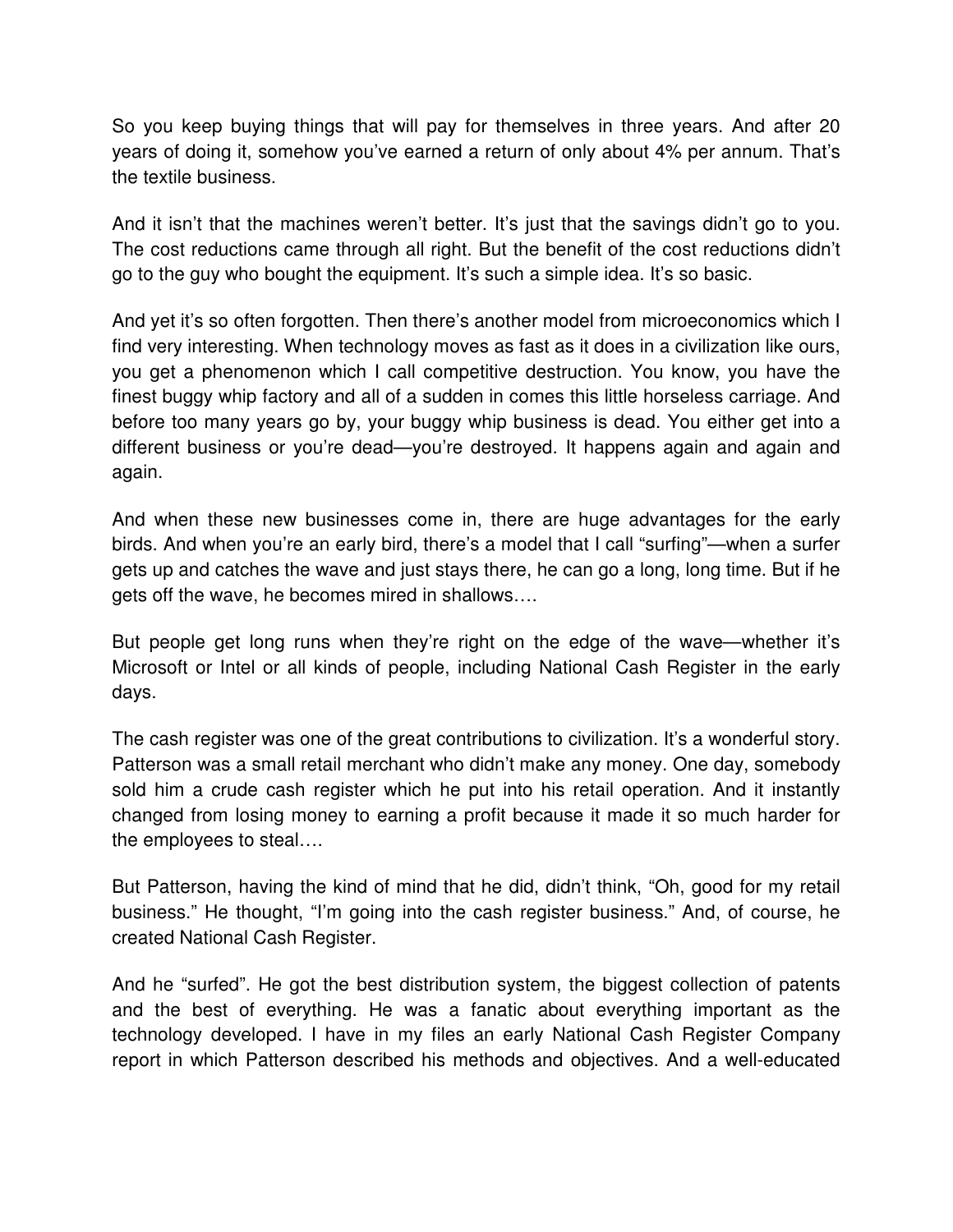orangutan could see that buying into partnership with Patterson in those early days, given his notions about the cash register business, was a total 100% cinch.

And, of course, that's exactly what an investor should be looking for. In a long life, you can expect to profit heavily from at least a few of those opportunities if you develop the wisdom and will to seize them. At any rate, "surfing" is a very powerful model.

However, Berkshire Hathaway , by and large, does not invest in these people that are "surfing" on complicated technology. After all, we're cranky and idiosyncratic—as you may have noticed.

And Warren and I don't feel like we have any great advantage in the high-tech sector. In fact, we feel like we're at a big disadvantage in trying to understand the nature of technical developments in software, computer chips or what have you. So we tend to avoid that stuff, based on our personal inadequacies.

Again, that is a very, very powerful idea. Every person is going to have a circle of competence. And it's going to be very hard to advance that circle. If I had to make my living as a musician…. I can't even think of a level low enough to describe where I would be sorted out to if music were the measuring standard of the civilization.

So you have to figure out what your own aptitudes are. If you play games where other people have the aptitudes and you don't, you're going to lose. And that's as close to certain as any prediction that you can make. You have to figure out where you've got an edge. And you've got to play within your own circle of competence.

If you want to be the best tennis player in the world, you may start out trying and soon find out that it's hopeless—that other people blow right by you. However, if you want to become the best plumbing contractor in Bemidji, that is probably doable by two-thirds of you. It takes a will. It takes the intelligence. But after a while, you'd gradually know all about the plumbing business in Bemidji and master the art. That is an attainable objective, given enough discipline. And people who could never win a chess tournament or stand in center court in a respectable tennis tournament can rise quite high in life by slowly developing a circle of competence—which results partly from what they were born with and partly from what they slowly develop through work.

So some edges can be acquired. And the game of life to some extent for most of us is trying to be something like a good plumbing contractor in Bemidji. Very few of us are chosen to win the world's chess tournaments. Some of you may find opportunities "surfing" along in the new high-tech fields—the Intels, the Microsofts and so on. The fact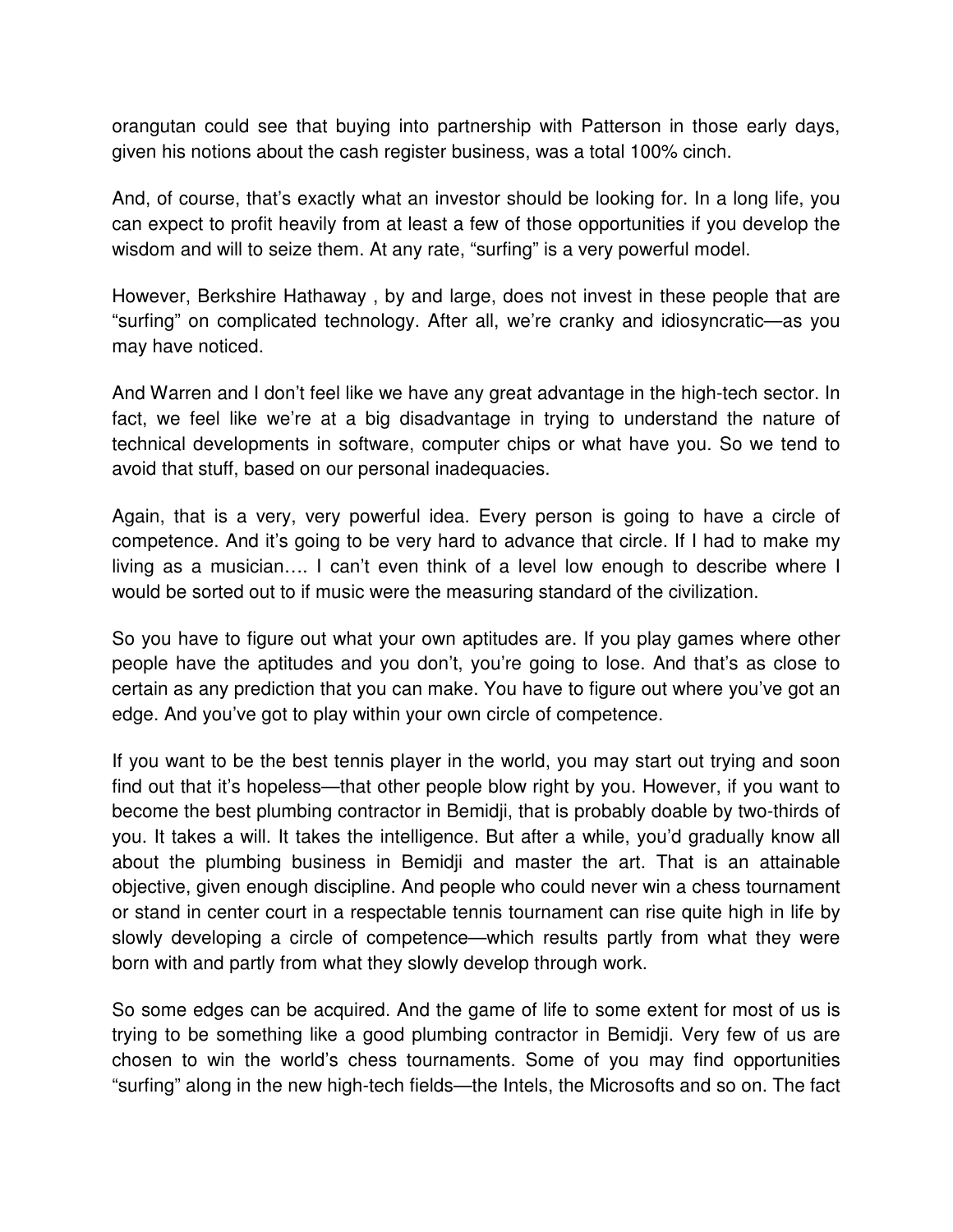that we don't think we're very good at it and have pretty well stayed out of it doesn't mean that it's irrational for you to do it.

Well, so much for the basic microeconomics models, a little bit of psychology, a little bit of mathematics, helping create what I call the general substructure of worldly wisdom. Now, if you want to go on from carrots to dessert, I'll turn to stock picking—trying to draw on this general worldly wisdom as we go.

I don't want to get into emerging markets, bond arbitrage and so forth. I'm talking about nothing but plain vanilla stock picking. That, believe me, is complicated enough. And I'm talking about common stock picking.

The first question is, "What is the nature of the stock market?" And that gets you directly to this efficient market theory that got to be the rage—a total rage—long after I graduated from law school.

And it's rather interesting because one of the greatest economists of the world is a substantial shareholder in Berkshire Hathaway and has been for a long time. His textbook always taught that the stock market was perfectly efficient and that nobody could beat it. But his own money went into Berkshire and made him wealthy. So, like Pascal in his famous wager, he hedged his bet.

Is the stock market so efficient that people can't beat it? Well, the efficient market theory is obviously roughly right—meaning that markets are quite efficient and it's quite hard for anybody to beat the market by significant margins as a stock picker by just being intelligent and working in a disciplined way.

Indeed, the average result has to be the average result. By definition, everybody can't beat the market. As I always say, the iron rule of life is that only 20% of the people can be in the top fifth. That's just the way it is. So the answer is that it's partly efficient and partly inefficient.

And, by the way, I have a name for people who went to the extreme efficient market theory—which is "bonkers". It was an intellectually consistent theory that enabled them to do pretty mathematics. So I understand its seductiveness to people with large mathematical gifts. It just had a difficulty in that the fundamental assumption did not tie properly to reality.

Again, to the man with a hammer, every problem looks like a nail. If you're good at manipulating higher mathematics in a consistent way, why not make an assumption which enables you to use your tool?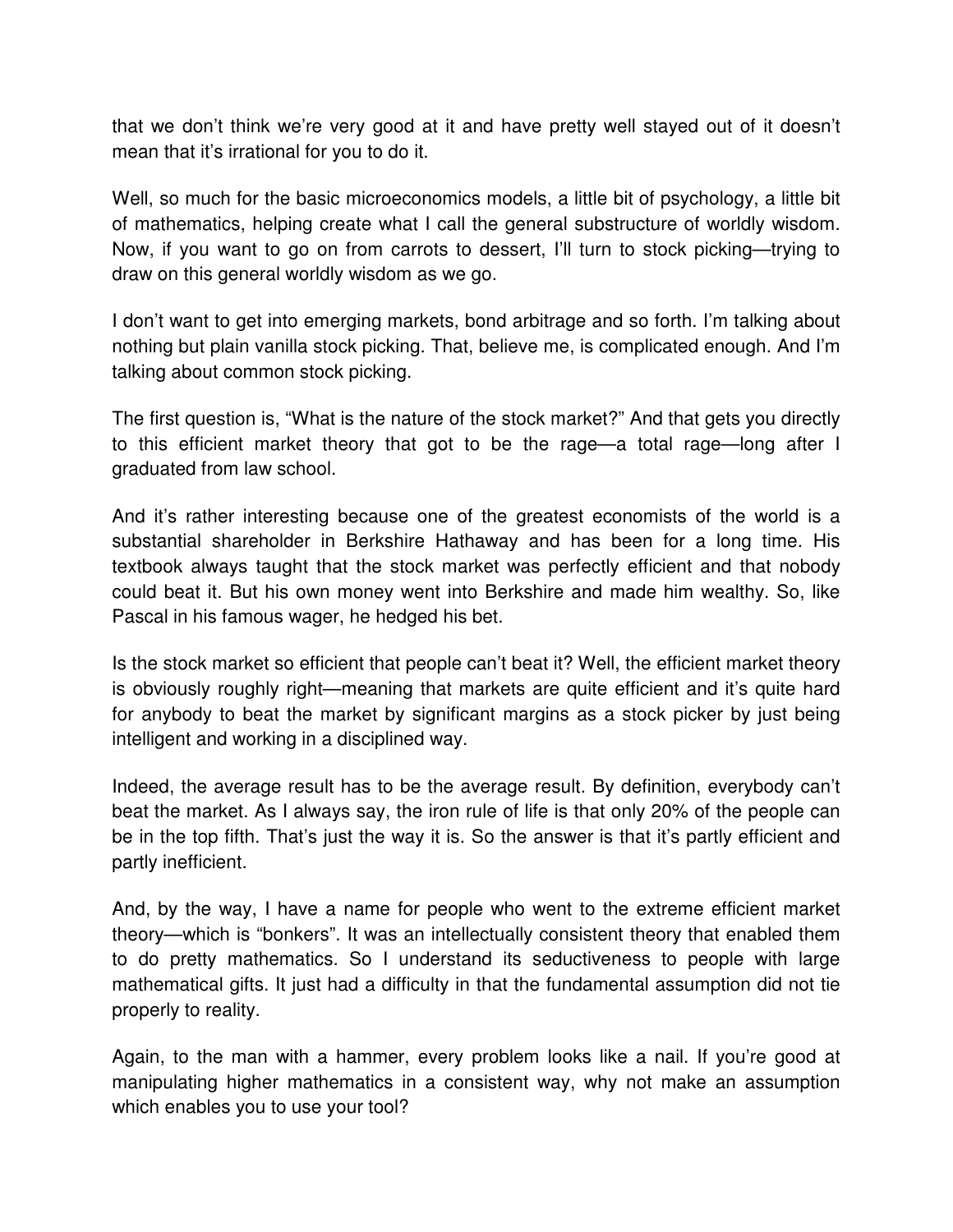The model I like—to sort of simplify the notion of what goes on in a market for common stocks—is the pari-mutuel system at the racetrack. If you stop to think about it, a parimutuel system is a market. Everybody goes there and bets and the odds change based on what's bet. That's what happens in the stock market.

Any damn fool can see that a horse carrying a light weight with a wonderful win rate and a good post position etc., etc. is way more likely to win than a horse with a terrible record and extra weight and so on and so on. But if you look at the odds, the bad horse pays 100 to 1, whereas the good horse pays 3 to 2. Then it's not clear which is statistically the best bet using the mathematics of Fermat and Pascal. The prices have changed in such a way that it's very hard to beat the system.

And then the track is taking 17% off the top. So not only do you have to outwit all the other betters, but you've got to outwit them by such a big margin that on average, you can afford to take 17% of your gross bets off the top and give it to the house before the rest of your money can be put to work.

Given those mathematics, is it possible to beat the horses only using one's intelligence? Intelligence should give some edge, because lots of people who don't know anything go out and bet lucky numbers and so forth. Therefore, somebody who really thinks about nothing but horse performance and is shrewd and mathematical could have a very considerable edge, in the absence of the frictional cost caused by the house take.

Unfortunately, what a shrewd horseplayer's edge does in most cases is to reduce his average loss over a season of betting from the 17% that he would lose if he got the average result to maybe 10%. However, there are actually a few people who can beat the game after paying the full 17%.

I used to play poker when I was young with a guy who made a substantial living doing nothing but bet harness races…. Now, harness racing is a relatively inefficient market. You don't have the depth of intelligence betting on harness races that you do on regular races. What my poker pal would do was to think about harness races as his main profession. And he would bet only occasionally when he saw some mispriced bet available. And by doing that, after paying the full handle to the house—which I presume was around 17%—he made a substantial living.

You have to say that's rare. However, the market was not perfectly efficient. And if it weren't for that big 17% handle, lots of people would regularly be beating lots of other people at the horse races. It's efficient, yes. But it's not perfectly efficient. And with enough shrewdness and fanaticism, some people will get better results than others.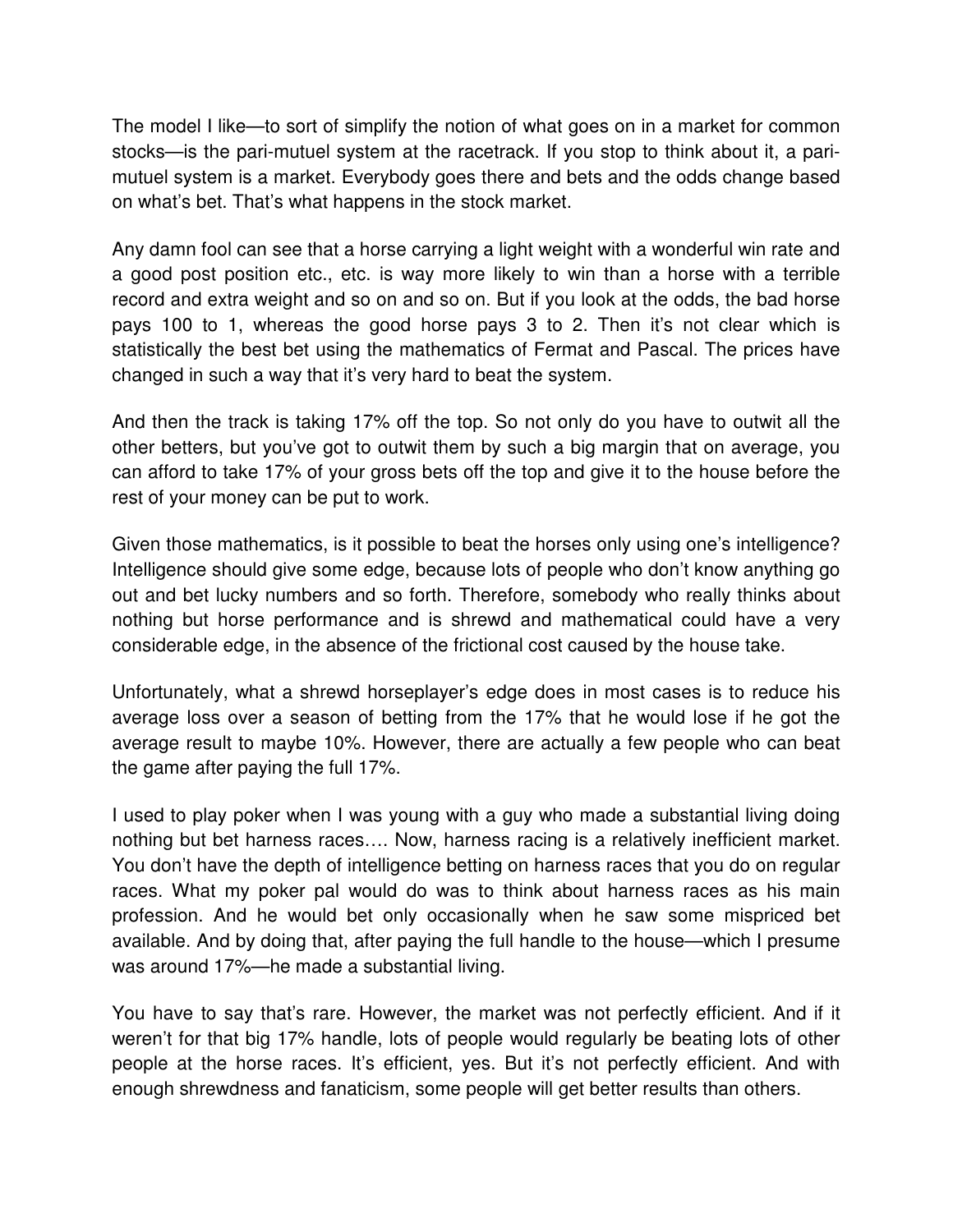The stock market is the same way—except that the house handle is so much lower. If you take transaction costs—the spread between the bid and the ask plus the commissions—and if you don't trade too actively, you're talking about fairly low transaction costs. So that with enough fanaticism and enough discipline, some of the shrewd people are going to get way better results than average in the nature of things.

It is not a bit easy. And, of course, 50% will end up in the bottom half and 70% will end up in the bottom 70%. But some people will have an advantage. And in a fairly low transaction cost operation, they will get better than average results in stock picking.

How do you get to be one of those who is a winner—in a relative sense—instead of a loser?

Here again, look at the pari-mutuel system. I had dinner last night by absolute accident with the president of Santa Anita. He says that there are two or three betters who have a credit arrangement with them, now that they have off-track betting, who are actually beating the house. They're sending money out net after the full handle—a lot of it to Las Vegas, by the way—to people who are actually winning slightly, net, after paying the full handle. They're that shrewd about something with as much unpredictability as horse racing.

And the one thing that all those winning betters in the whole history of people who've beaten the pari-mutuel system have is quite simple. They bet very seldom.

It's not given to human beings to have such talent that they can just know everything about everything all the time. But it is given to human beings who work hard at it—who look and sift the world for a mispriced be—that they can occasionally find one.

And the wise ones bet heavily when the world offers them that opportunity. They bet big when they have the odds. And the rest of the time, they don't. It's just that simple.

That is a very simple concept. And to me it's obviously right—based on experience not only from the pari-mutuel system, but everywhere else.

And yet, in investment management, practically nobody operates that way. We operate that way—I'm talking about Buffett and Munger. And we're not alone in the world. But a huge majority of people have some other crazy construct in their heads. And instead of waiting for a near cinch and loading up, they apparently ascribe to the theory that if they work a little harder or hire more business school students, they'll come to know everything about everything all the time.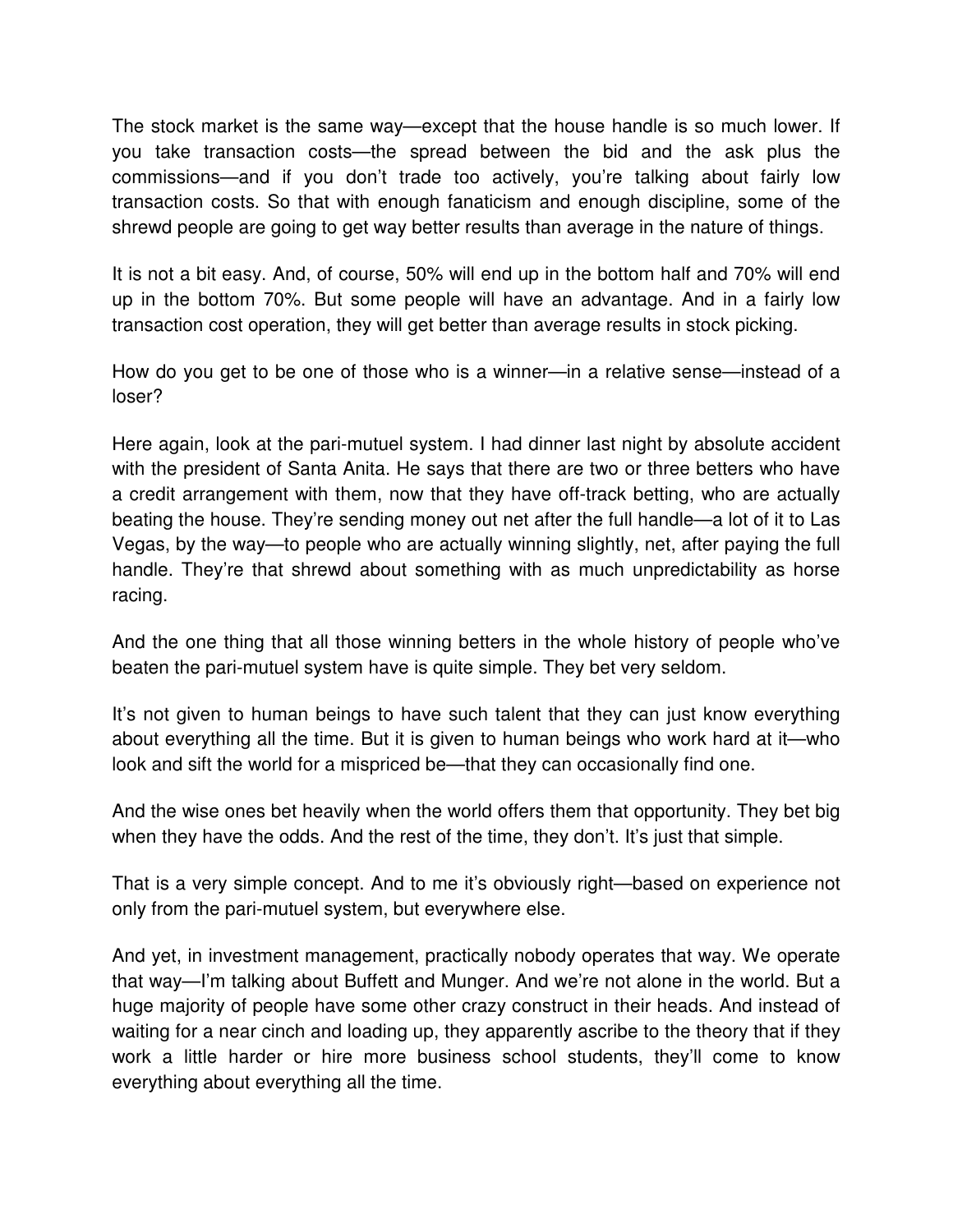To me, that's totally insane. The way to win is to work, work, work, work and hope to have a few insights.

How many insights do you need? Well, I'd argue: that you don't need many in a lifetime. If you look at Berkshire Hathaway and all of its accumulated billions, the top ten insights account for most of it. And that's with a very brilliant man—Warren's a lot more able than I am and very disciplined—devoting his lifetime to it. I don't mean to say that he's only had ten insights. I'm just saying, that most of the money came from ten insights.

So you can get very remarkable investment results if you think more like a winning parimutuel player. Just think of it as a heavy odds against game full of craziness with an occasional mispriced something or other. And you're probably not going to be smart enough to find thousands in a lifetime. And when you get a few, you really load up. It's just that simple.

When Warren lectures at business schools, he says, "I could improve your ultimate financial welfare by giving you a ticket with only 20 slots in it so that you had 20 punches—representing all the investments that you got to make in a lifetime. And once you'd punched through the card, you couldn't make any more investments at all."

He says, "Under those rules, you'd really think carefully about what you did and you'd be forced to load up on what you'd really thought about. So you'd do so much better."

Again, this is a concept that seems perfectly obvious to me. And to Warren it seems perfectly obvious. But this is one of the very few business classes in the U.S. where anybody will be saying so. It just isn't the conventional wisdom.

To me, it's obvious that the winner has to bet very selectively. It's been obvious to me since very early in life. I don't know why it's not obvious to very many other people.

I think the reason why we got into such idiocy in investment management is best illustrated by a story that I tell about the guy who sold fishing tackle. I asked him, "My God, they're purple and green. Do fish really take these lures?" And he said, "Mister, I don't sell to fish."

Investment managers are in the position of that fishing tackle salesman. They're like the guy who was selling salt to the guy who already had too much salt. And as long as the guy will buy salt, why they'll sell salt. But that isn't what ordinarily works for the buyer of investment advice.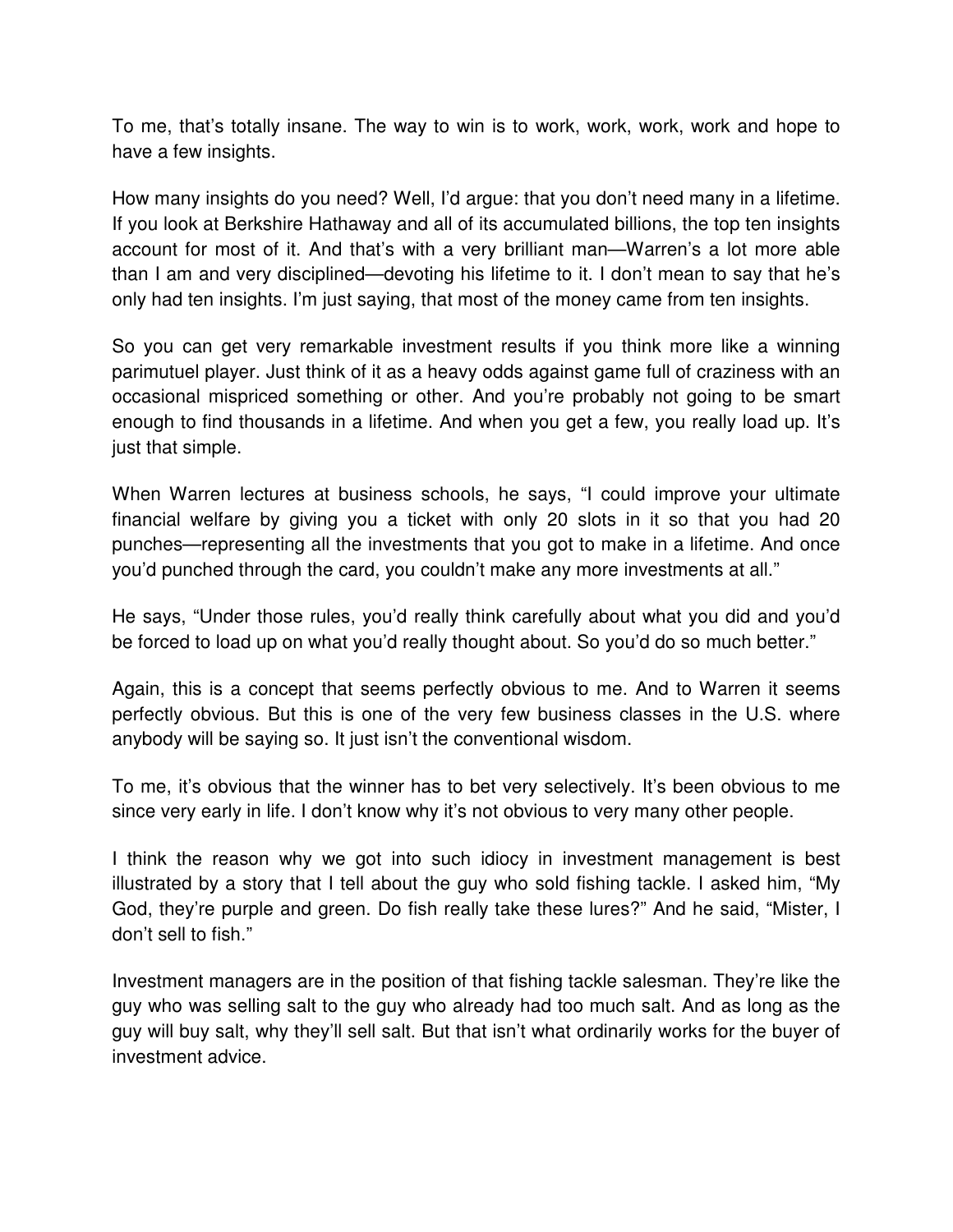If you invested Berkshire Hathaway-style, it would be hard to get paid as an investment manager as well as they're currently paid—because you'd be holding a block of Wal-Mart and a block of Coca-Cola and a block of something else. You'd just sit there. And the client would be getting rich. And, after a while, the client would think, "Why am I paying this guy half a percent a year on my wonderful passive holdings?"

So what makes sense for the investor is different from what makes sense for the manager. And, as usual in human affairs, what determines the behavior are incentives for the decision maker.

From all business, my favorite case on incentives is Federal Express. The heart and soul of their system—which creates the integrity of the product—is having all their airplanes come to one place in the middle of the night and shift all the packages from plane to plane. If there are delays, the whole operation can't deliver a product full of integrity to Federal Express customers.

And it was always screwed up. They could never get it done on time. They tried everything—moral suasion, threats, you name it. And nothing worked.

Finally, somebody got the idea to pay all these people not so much an hour, but so much a shift—and when it's all done, they can all go home. Well, their problems cleared up overnight.

So getting the incentives right is a very, very important lesson. It was not obvious to Federal Express what the solution was. But maybe now, it will hereafter more often be obvious to you.

All right, we've now recognized that the market is efficient as a pari-mutuel system is efficient with the favorite more likely than the long shot to do well in racing, but not necessarily give any betting advantage to those that bet on the favorite.

In the stock market, some railroad that's beset by better competitors and tough unions may be available at one-third of its book value. In contrast, IBM in its heyday might be selling at 6 times book value. So it's just like the pari-mutuel system. Any damn fool could plainly see that IBM had better business prospects than the railroad. But once you put the price into the formula, it wasn't so clear anymore what was going to work best for a buyer choosing between the stocks. So it's a lot like a pari-mutuel system. And, therefore, it gets very hard to beat.

What style should the investor use as a picker of common stocks in order to try to beat the market—in other words, to get an above average long-term result? A standard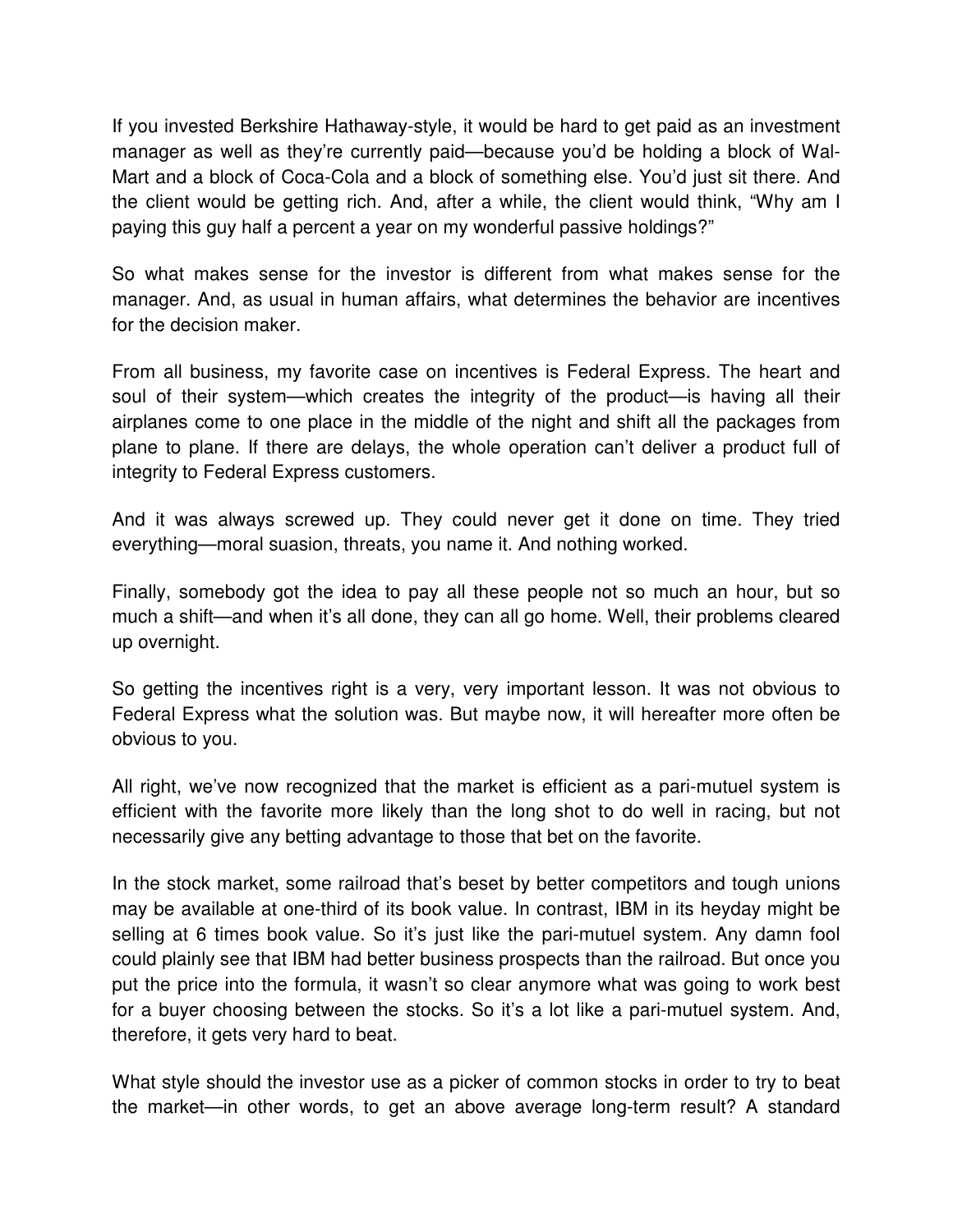technique that appeals to a lot of people is called "sector rotation". You simply figure out when oils are going to outperform retailers, etc., etc., etc. You just kind of flit around being in the hot sector of the market making better choices than other people. And presumably, over a long period of time, you get ahead.

However, I know of no really rich sector rotator. Maybe some people can do it. I'm not saying they can't. All I know is that all the people I know who got rich—and I know a lot of them—did not do it that way.

The second basic approach is the one that Ben Graham used—much admired by Warren and me. As one factor, Graham had this concept of value to a private owner what the whole enterprise would sell for if it were available. And that was calculable in many cases.

Then, if you could take the stock price and multiply it by the number of shares and get something that was one third or less of sellout value, he would say that you've got a lot of edge going for you. Even with an elderly alcoholic running a stodgy business, this significant excess of real value per share working for you means that all kinds of good things can happen to you. You had a huge margin of safety—as he put it—by having this big excess value going for you.

But he was, by and large, operating when the world was in shell shock from the 1930s—which was the worst contraction in the English-speaking world in about 600 years. Wheat in Liverpool, I believe, got down to something like a 600-year low, adjusted for inflation. People were so shell-shocked for a long time thereafter that Ben Graham could run his Geiger counter over this detritus from the collapse of the 1930s and find things selling below their working capital per share and so on.

And in those days, working capital actually belonged to the shareholders. If the employees were no longer useful, you just sacked them all, took the working capital and stuck it in the owners' pockets. That was the way capitalism then worked.

Nowadays, of course, the accounting is not realistic because the minute the business starts contracting, significant assets are not there. Under social norms and the new legal rules of the civilization, so much is owed to the employees that, the minute the enterprise goes into reverse, some of the assets on the balance sheet aren't there anymore. Now, that might not be true if you run a little auto dealership yourself. You may be able to run it in such a way that there's no health plan and this and that so that if the business gets lousy, you can take your working capital and go home. But IBM can't, or at least didn't. Just look at what disappeared from its balance sheet when it decided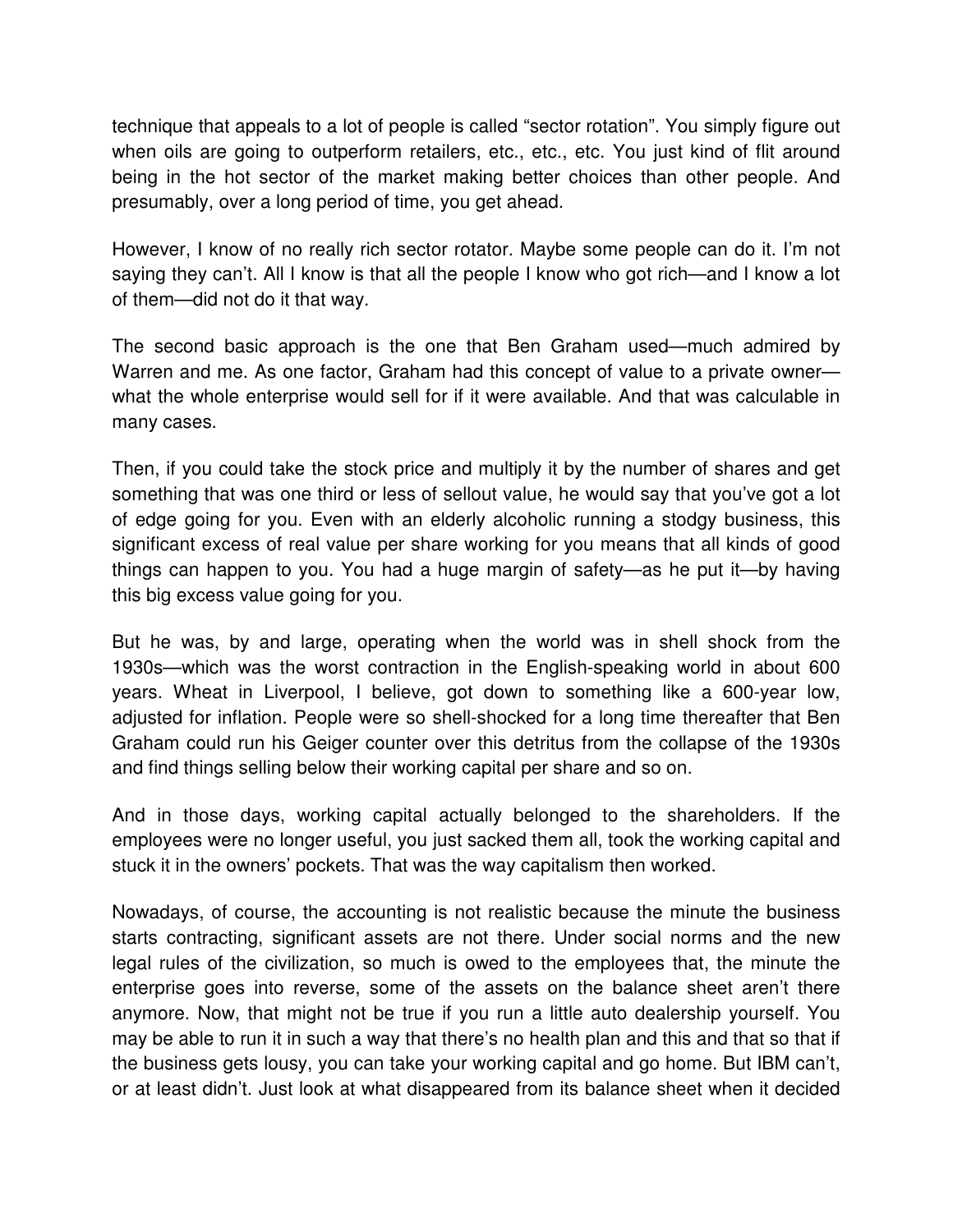that it had to change size both because the world had changed technologically and because its market position had deteriorated.

And in terms of blowing it, IBM is some example. Those were brilliant, disciplined people. But there was enough turmoil in technological change that IBM go bounced off the wave after "surfing" successfully for 60 years. And that was some collapse—an object lesson in the difficulties of technology and one of the reasons why Buffett and Munger don't like technology very much. We don't think we're any good at it, and strange things can happen.

At any rate, the trouble with what I call the classic Ben Graham concept is that gradually the world wised up and those real obvious bargains disappeared. You could run your Geiger counter over the rubble and it wouldn't click.

But such is the nature of people who have a hammer—to whom, as I mentioned, every problem looks like a nail that the Ben Graham followers responded by changing the calibration on their Geiger counters. In effect, they started defining a bargain in a different way. And they kept changing the definition so that they could keep doing what they'd always done. And it still worked pretty well. So the Ben Graham intellectual system was a very good one.

Of course, the best part of it all was his concept of "Mr. Market". Instead of thinking the market was efficient, he treated it as a manic-depressive who comes by every day. And some days he says, "I'll sell you some of my interest for way less than you think it's worth." And other days, "Mr. Market" comes by and says, "I'll buy your interest at a price that's way higher than you think it's worth." And you get the option of deciding whether you want to buy more, sell part of what you already have or do nothing at all.

To Graham, it was a blessing to be in business with a manic-depressive who gave you this series of options all the time. That was a very significant mental construct. And it's been very useful to Buffett, for instance, over his whole adult lifetime.

However, if we'd stayed with classic Graham the way Ben Graham did it, we would never have had the record we have. And that's because Graham wasn't trying to do what we did.

For example, Graham didn't want to ever talk to management. And his reason was that, like the best sort of professor aiming his teaching at a mass audience, he was trying to invent a system that anybody could use. And he didn't feel that the man in the street could run around and talk to managements and learn things. He also had a concept that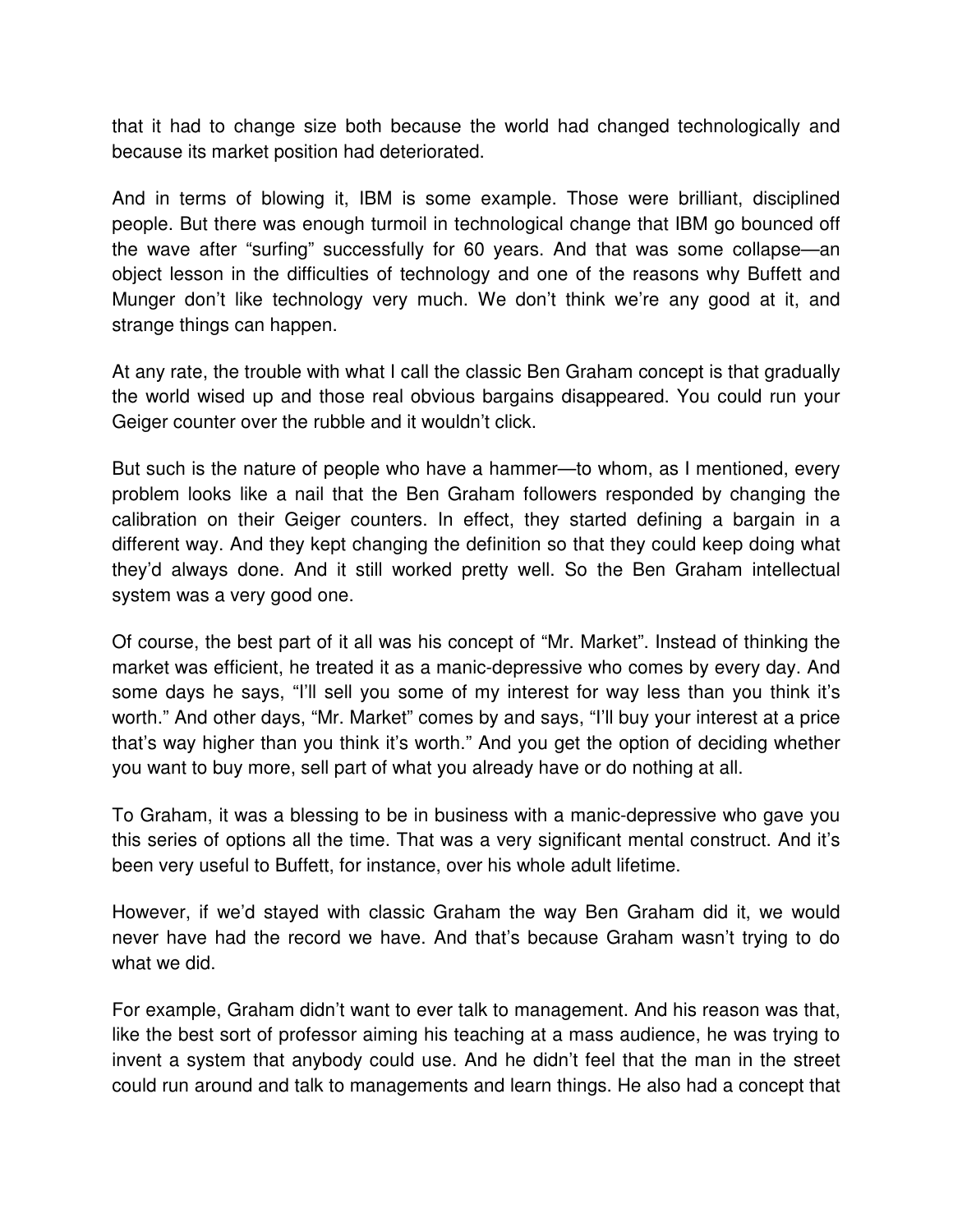the management would often couch the information very shrewdly to mislead. Therefore, it was very difficult. And that is still true, of course—human nature being what it is.

And so having started out as Grahamites which, by the way, worked fine—we gradually got what I would call better insights. And we realized that some company that was selling at 2 or 3 times book value could still be a hell of a bargain because of momentums implicit in its position, sometimes combined with an unusual managerial skill plainly present in some individual or other, or some system or other.

And once we'd gotten over the hurdle of recognizing that a thing could be a bargain based on quantitative measures that would have horrified Graham, we started thinking about better businesses.

And, by the way, the bulk of the billions in Berkshire Hathaway have come from the better businesses. Much of the first \$200 or \$300 million came from scrambling around with our Geiger counter. But the great bulk of the money has come from the great businesses.

And even some of the early money was made by being temporarily present in great businesses. Buffett Partnership, for example, owned American Express and Disney when they got pounded down.

Most investment managers are in a game where the clients expect them to know a lot about a lot of things. We didn't have any clients who could fire us at Berkshire Hathaway. So we didn't have to be governed by any such construct. And we came to this notion of finding a mispriced bet and loading up when we were very confident that we were right. So we're way less diversified. And I think our system is miles better.

However, in all fairness, I don't think a lot of money managers could successfully sell their services if they used our system. But if you're investing for 40 years in some pension fund, what difference does it make if the path from start to finish is a little more bumpy or a little different than everybody else's so long as it's all going to work out well in the end? So what if there's a little extra volatility.

In investment management today, everybody wants not only to win, but to have a yearly outcome path that never diverges very much from a standard path except on the upside. Well, that is a very artificial, crazy construct. That's the equivalent in investment management to the custom of binding the feet of Chinese women. It's the equivalent of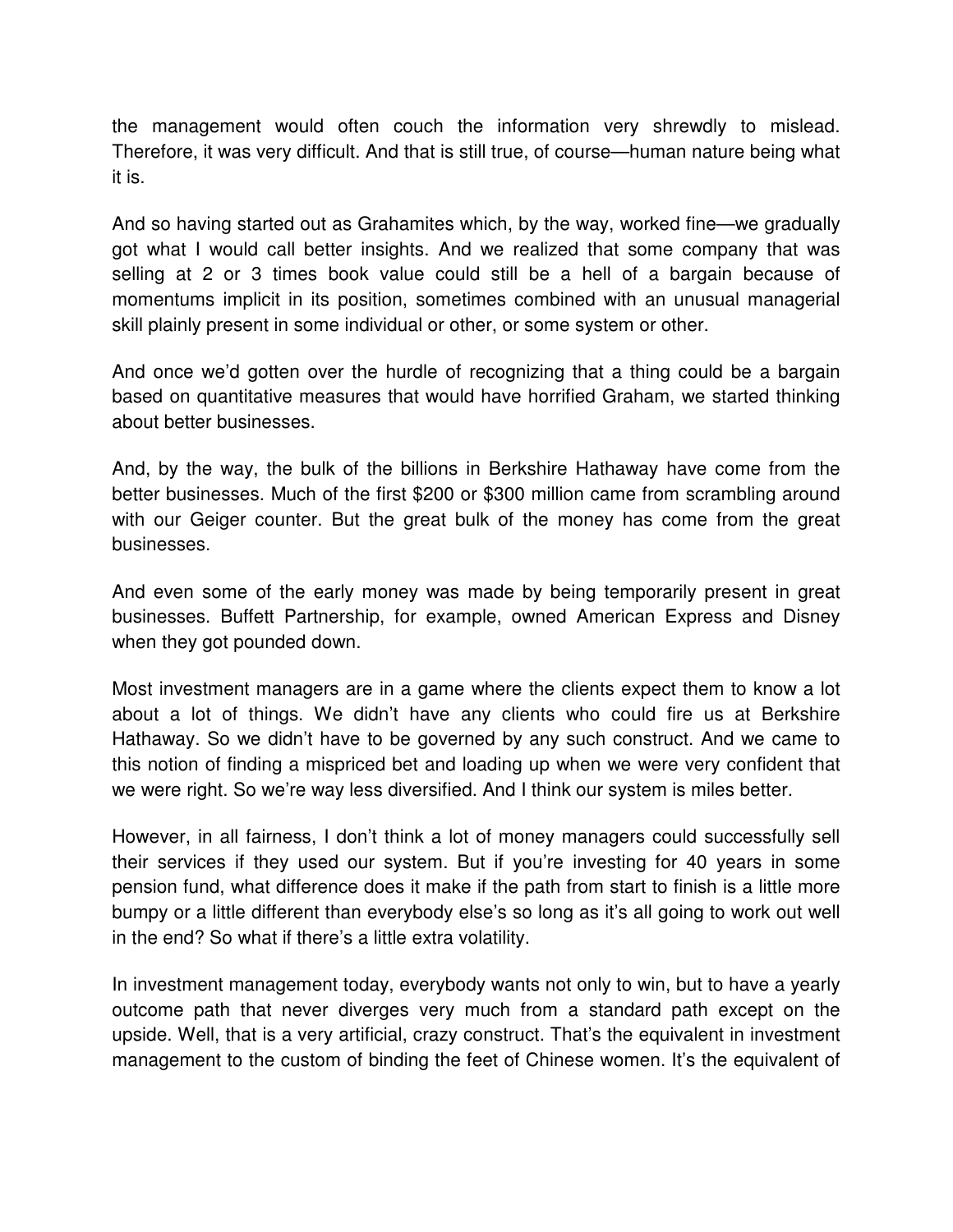what Nietzsche meant when he criticized the man who had a lame leg and was proud of it.

That is really hobbling yourself. Now, investment managers would say, "We have to be that way. That's how we're measured." And they may be right in terms of the way the business is now constructed. But from the viewpoint of a rational consumer, the whole system's "bonkers" and draws a lot of talented people into socially useless activity.

And the Berkshire system is not "bonkers". It's so damned elementary that even bright people are going to have limited, really valuable insights in a very competitive world when they're fighting against other very bright, hardworking people.

And it makes sense to load up on the very few good insights you have instead of pretending to know everything about everything at all times. You're much more likely to do well if you start out to do something feasible instead of something that isn't feasible. Isn't that perfectly obvious?

How many of you have 56 brilliant ideas in which you have equal confidence? Raise your hands, please. How many of you have two or three insights that you have some confidence in? I rest my case.

I'd say that Berkshire Hathaway's system is adapting to the nature of the investment problem as it really is.

We've really made the money out of high quality businesses. In some cases, we bought the whole business. And in some cases, we just bought a big block of stock. But when you analyze what happened, the big money's been made in the high quality businesses. And most of the other people who've made a lot of money have done so in high quality businesses.

Over the long term, it's hard for a stock to earn a much better return than the business which underlies it earns. If the business earns 6% on capital over 40 years and you hold it for that 40 years, you're not going to make much different than a 6% return—even if you originally buy it at a huge discount. Conversely, if a business earns 18% on capital over 20 or 30 years, even if you pay an expensive looking price, you'll end up with a fine result.

So the trick is getting into better businesses. And that involves all of these advantages of scale that you could consider momentum effects.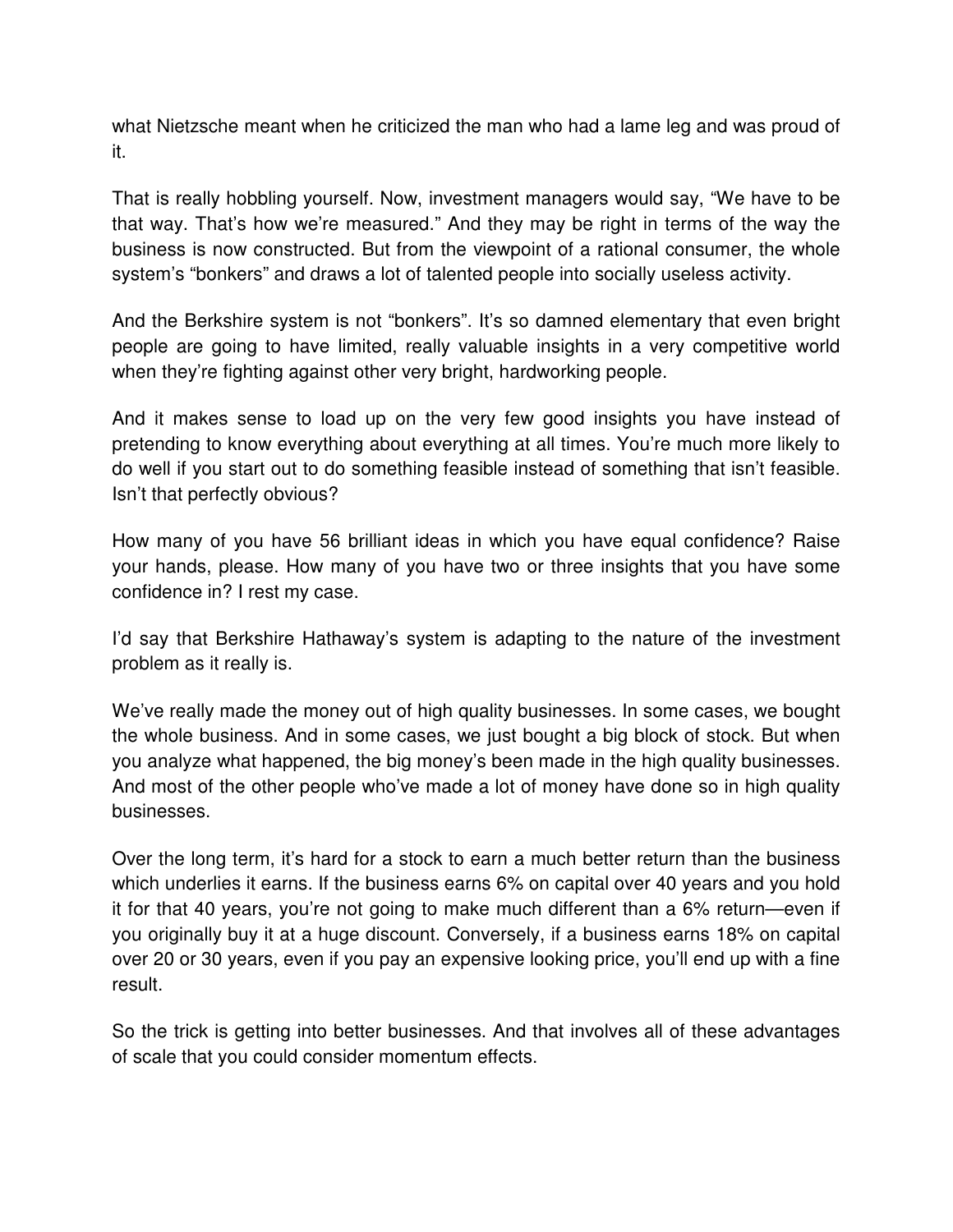How do you get into these great companies? One method is what I'd call the method of finding them small get 'em when they're little. For example, buy Wal-Mart when Sam Walton first goes public and so forth. And a lot of people try to do just that. And it's a very beguiling idea. If I were a young man, I might actually go into it.

But it doesn't work for Berkshire Hathaway anymore because we've got too much money. We can't find anything that fits our size parameter that way. Besides, we're set in our ways. But I regard finding them small as a perfectly intelligent approach for somebody to try with discipline. It's just not something that I've done.

Finding 'em big obviously is very hard because of the competition. So far, Berkshire's managed to do it. But can we continue to do it? What's the next Coca-Cola investment for us? Well, the answer to that is I don't know. I think it gets harder for us all the time….

And ideally and we've done a lot of this—you get into a great business which also has a great manager because management matters. For example, it's made a great difference to General Electric that Jack Welch came in instead of the guy who took over Westinghouse—a very great difference. So management matters, too.

And some of it is predictable. I do not think it takes a genius to understand that Jack Welch was a more insightful person and a better manager than his peers in other companies. Nor do I think it took tremendous genius to understand that Disney had basic momentums in place which are very powerful and that Eisner and Wells were very unusual managers.

So you do get an occasional opportunity to get into a wonderful business that's being run by a wonderful manager. And, of course, that's hog heaven day. If you don't load up when you get those opportunities, it's a big mistake.

Occasionally, you'll find a human being who's so talented that he can do things that ordinary skilled mortals can't. I would argue that Simon Marks—who was second generation in Marks & Spencer of England—was such a man. Patterson was such a man at National Cash Register. And Sam Walton was such a man.

These people do come along—and in many cases, they're not all that hard to identify. If they've got a reasonable hand—with the fanaticism and intelligence and so on that these people generally bring to the party—then management can matter much.

However, averaged out, betting on the quality of a business is better than betting on the quality of management. In other words, if you have to choose one, bet on the business momentum, not the brilliance of the manager.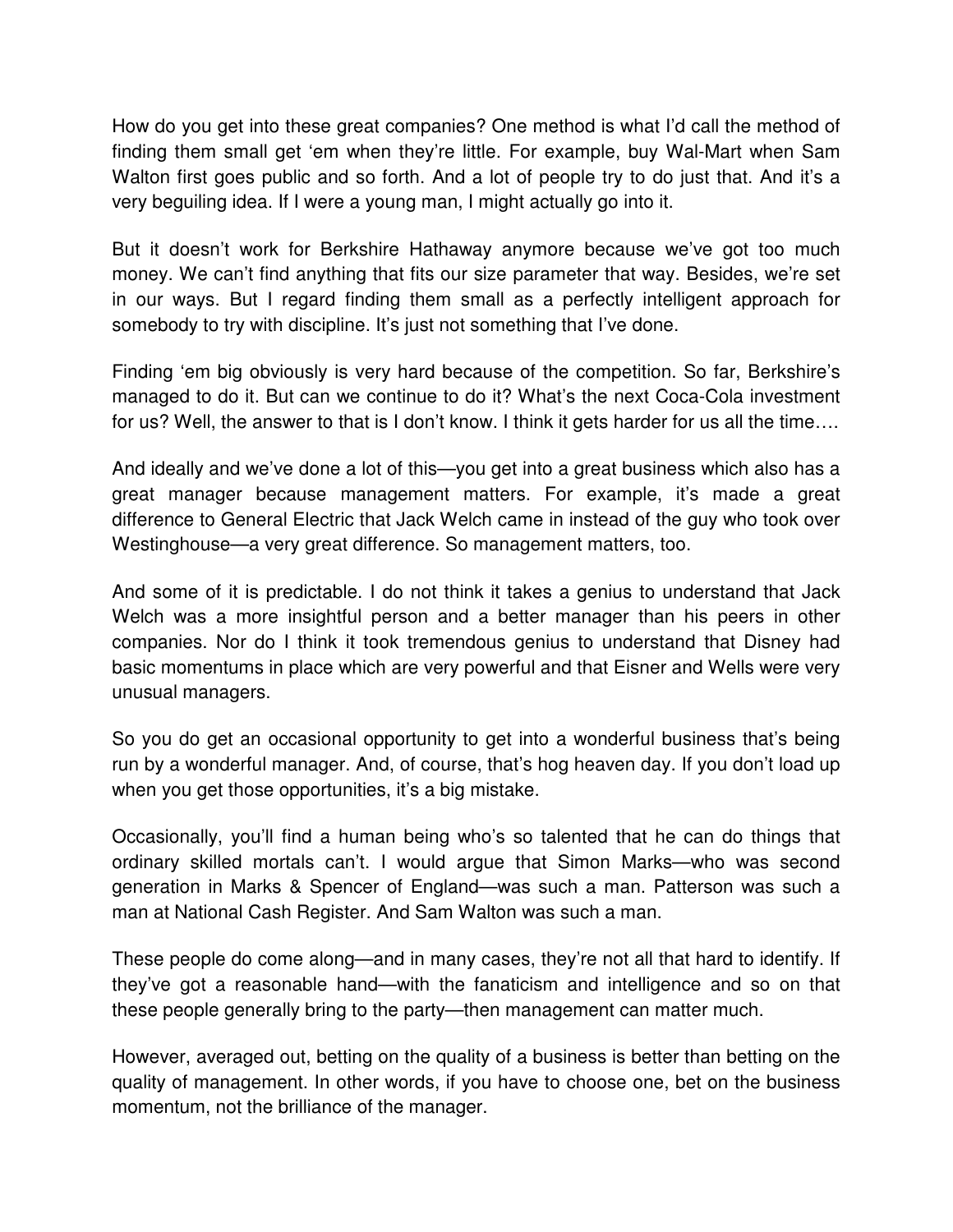But, very rarely, you find a manager who's so good that you're wise to follow him into what looks like a mediocre business.

Another very simple effect I very seldom see discussed either by investment managers or anybody else is the effect of taxes. If you're going to buy something which compounds for 30 years at 15% per annum and you pay one 35% tax at the very end, the way that works out is that after taxes, you keep 13.3% per annum.

In contrast, if you bought the same investment, but had to pay taxes every year of 35% out of the 15% that you earned, then your return would be 15% minus 35% of 15%—or only 9.75% per year compounded. So the difference there is over 3.5%. And what 3.5% does to the numbers over long holding periods like 30 years is truly eye-opening. If you sit back for long, long stretches in great companies, you can get a huge edge from nothing but the way that income taxes work.

Even with a 10% per annum investment, paying a 35% tax at the end gives you 8.3% after taxes as an annual compounded result after 30 years. In contrast, if you pay the 35% each year instead of at the end, your annual result goes down to 6.5%. So you add nearly 2% of after-tax return per annum if you only achieve an average return by historical standards from common stock investments in companies with tiny dividend payout ratios.

But in terms of business mistakes that I've seen over a long lifetime, I would say that trying to minimize taxes too much is one of the great standard causes of really dumb mistakes. I see terrible mistakes from people being overly motivated by tax considerations.

Warren and I personally don't drill oil wells. We pay our taxes. And we've done pretty well, so far. Anytime somebody offers you a tax shelter from here on in life, my advice would be don't buy it.

In fact, any time anybody offers you anything with a big commission and a 200-page prospectus, don't buy it. Occasionally, you'll be wrong if you adopt "Munger's Rule". However, over a lifetime, you'll be a long way ahead—and you will miss a lot of unhappy experiences that might otherwise reduce your love for your fellow man.

There are huge advantages for an individual to get into a position where you make a few great investments and just sit back and wait: You're paying less to brokers. You're listening to less nonsense. And if it works, the governmental tax system gives you an extra 1, 2 or 3 percentage points per annum compounded.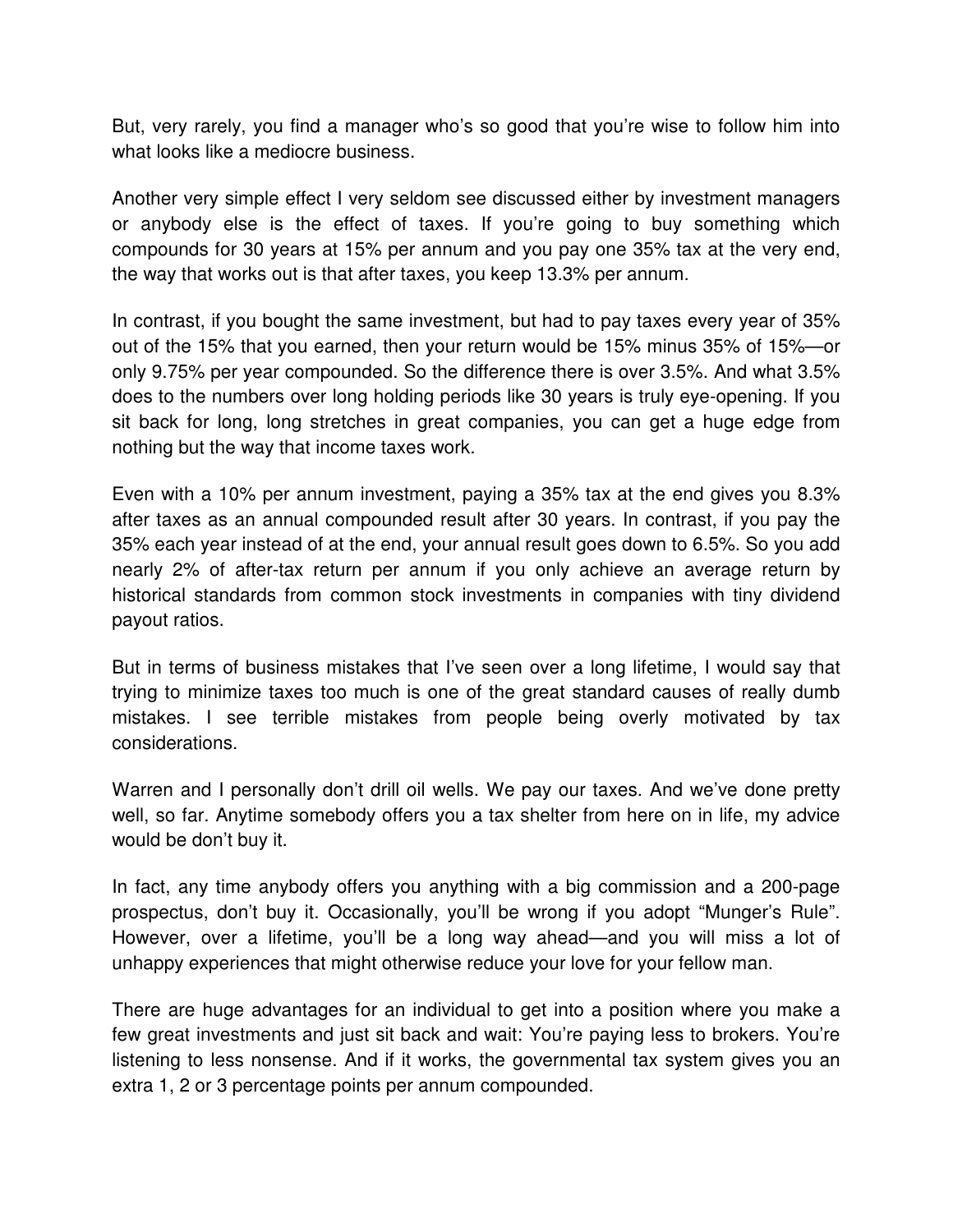And you think that most of you are going to get that much advantage by hiring investment counselors and paying them 1% to run around, incurring a lot of taxes on your behalf'? Lots of luck.

Are there any dangers in this philosophy? Yes. Everything in life has dangers. Since it's so obvious that investing in great companies works, it gets horribly overdone from time to time. In the "Nifty-Fifty" days, everybody could tell which companies were the great ones. So they got up to 50, 60 and 70 times earnings. And just as IBM fell off the wave, other companies did, too. Thus, a large investment disaster resulted from too high prices. And you've got to be aware of that danger….

So there are risks. Nothing is automatic and easy. But if you can find some fairly-priced great company and buy it and sit, that tends to work out very, very well indeed especially for an individual,

Within the growth stock model, there's a sub-position: There are actually businesses, that you will find a few times in a lifetime, where any manager could raise the return enormously just by raising prices—and yet they haven't done it. So they have huge untapped pricing power that they're not using. That is the ultimate no-brainer.

That existed in Disney. It's such a unique experience to take your grandchild to Disneyland. You're not doing it that often. And there are lots of people in the country. And Disney found that it could raise those prices a lot and the attendance stayed right up.

So a lot of the great record of Eisner and Wells was utter brilliance but the rest came from just raising prices at Disneyland and Disneyworld and through video cassette sales of classic animated movies.

At Berkshire Hathaway, Warren and I raised the prices of See's Candy a little faster than others might have. And, of course, we invested in Coca-Cola—which had some untapped pricing power. And it also had brilliant management. So a Goizueta and Keough could do much more than raise prices. It was perfect.

You will get a few opportunities to profit from finding underpricing. There are actually people out there who don't price everything as high as the market will easily stand. And once you figure that out, it's like finding in the street—if you have the courage of your convictions.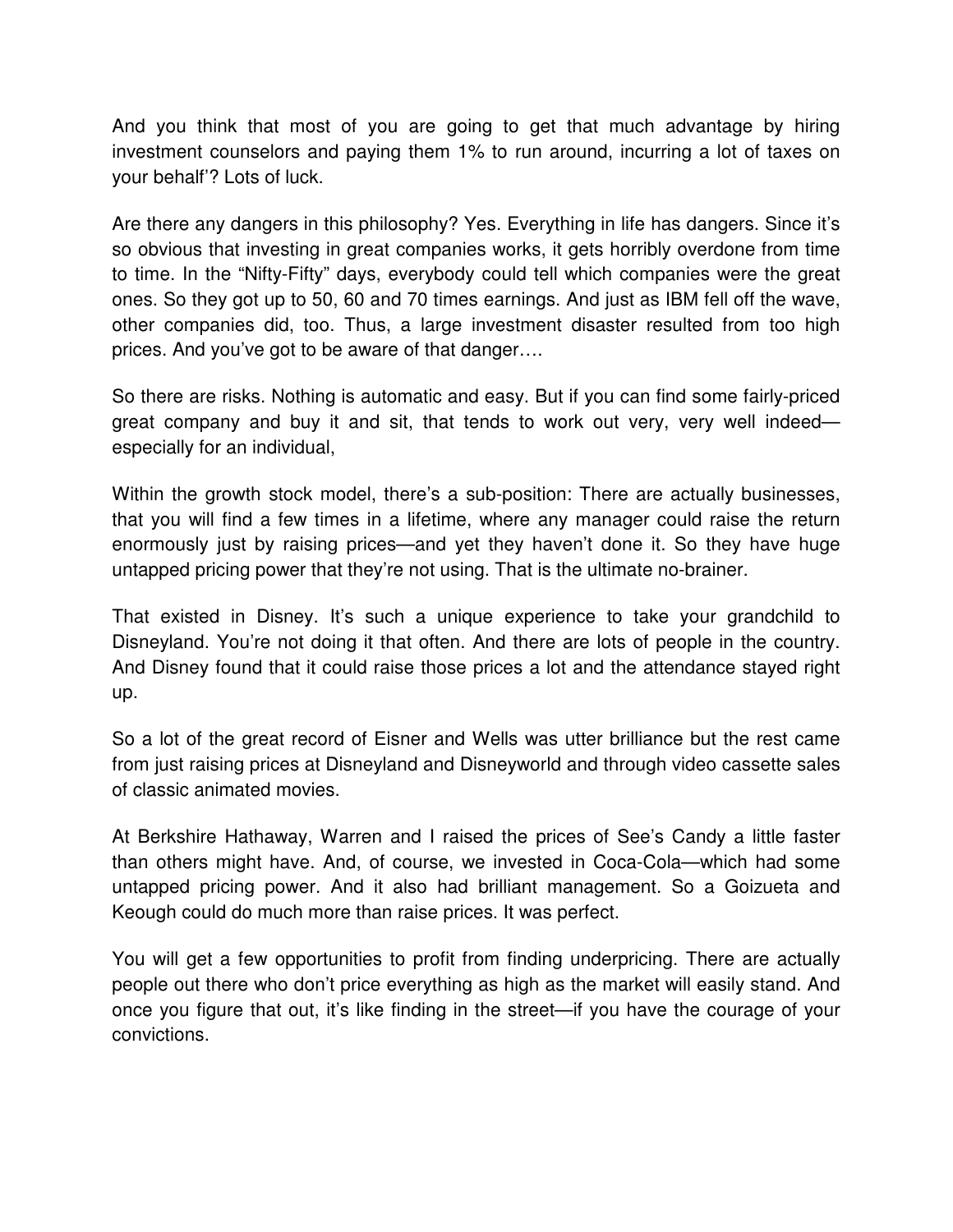If you look at Berkshire's investments where a lot of the money's been made and you look for the models, you can see that we twice bought into two-newspaper towns which have since become one-newspaper towns. So we made a bet to some extent….

In one of those—The Washington Post—we bought it at about 20% of the value to a private owner. So we bought it on a Ben Graham-style basis—at one fifth of obvious value—and, in addition, we faced a situation where you had both the top hand in a game that was clearly going to end up with one winner and a management with a lot of integrity and intelligence. That one was a real dream. They're very high class people the Katharine Graham family. That's why it was a dream—an absolute, damn dream.

Of course, that came about back in '73-74. And that was almost like 1932. That was probably a once-in-40-yearstype denouement in the markets. That investment's up about 50 times over our cost.

If I were you, I wouldn't count on getting any investment in your lifetime quite as good as The Washington Post was in '73 and '74.

But it doesn't have to be that good to take care of you.

Let me mention another model. Of course, Gillette and Coke make fairly low-priced items and have a tremendous marketing advantage all over the world. And in Gillette's case, they keep surfing along new technology which is fairly simple by the standards of microchips. But it's hard for competitors to do.

So they've been able to stay constantly near the edge of improvements in shaving. There are whole countries where Gillette has more than 90% of the shaving market.

GEICO is a very interesting model. It's another one of the 100 or so models you ought to have in your head. I've had many friends in the sick business fix-up game over a long lifetime. And they practically all use the following formula—I call it the cancer surgery formula:

They look at this mess. And they figure out if there's anything sound left that can live on its own if they cut away everything else. And if they find anything sound, they just cut away everything else. Of course, if that doesn't work, they liquidate the business. But it frequently does work.

And GEICO had a perfectly magnificent business submerged in a mess, but still working. Misled by success, GEICO had done some foolish things. They got to thinking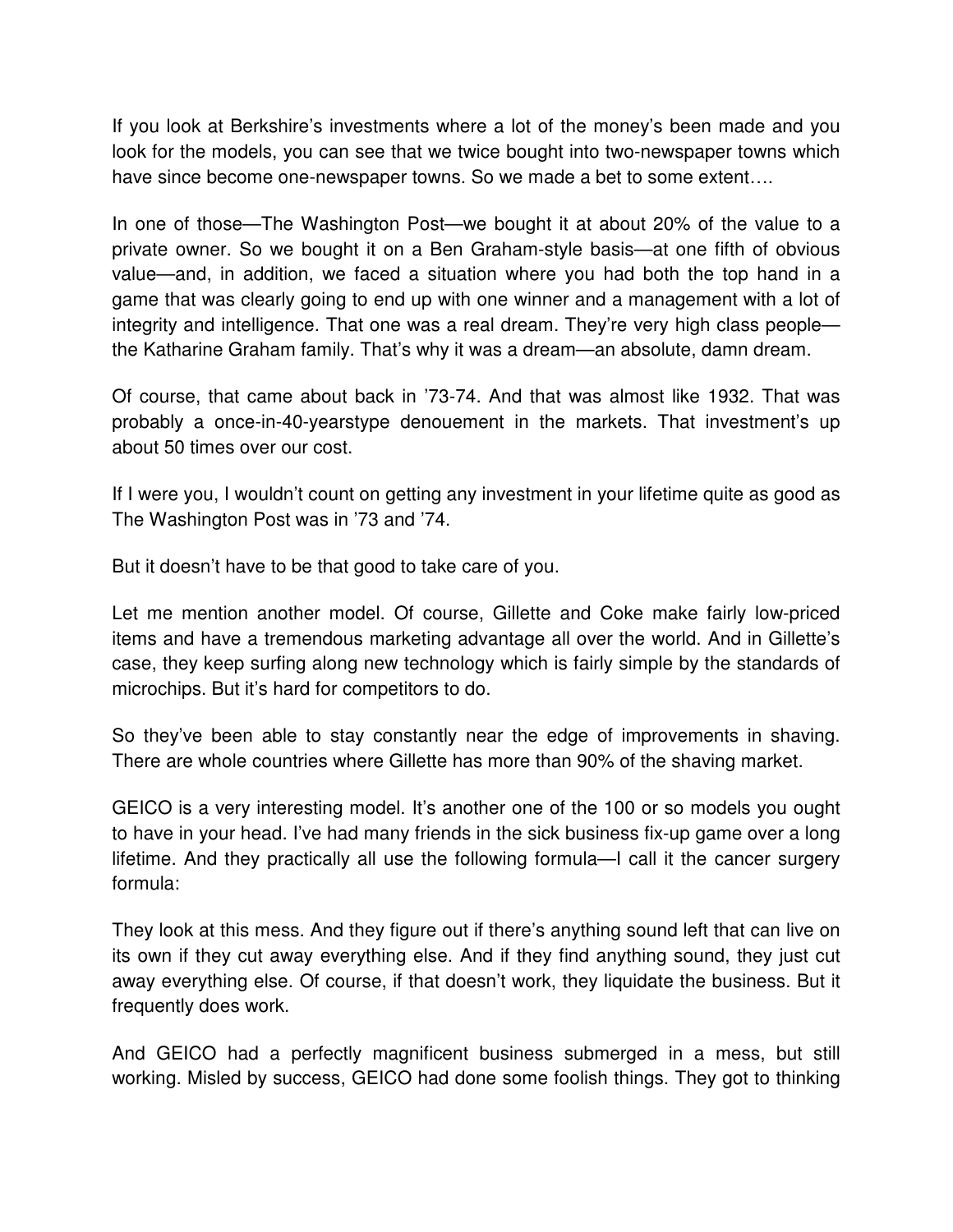that, because they were making a lot of money, they knew everything. And they suffered huge losses.

All they had to do was to cut out all the folly and go back to the perfectly wonderful business that was lying there. And when you think about it, that's a very simple model. And it's repeated over and over again.

And, in GEICO's case, think about all the money we passively made…. It was a wonderful business combined with a bunch of foolishness that could easily be cut out. And people were coming in who were temperamentally and intellectually designed so they were going to cut it out. That is a model you want to look for.

And you may find one or two or three in a long lifetime that are very good. And you may find 20 or 30 that are good enough to be quite useful.

Finally, I'd like to once again talk about investment management. That is a funny business because on a net basis, the whole investment management business together gives no value added to all buyers combined. That's the way it has to work.

Of course, that isn't true of plumbing and it isn't true of medicine. If you're going to make your careers in the investment management business, you face a very peculiar situation. And most investment managers handle it with psychological denial just like a chiropractor. That is the standard method of handling the limitations of the investment management process. But if you want to live the best sort of life, I would urge each of you not to use the psychological denial mode.

I think a select few—a small percentage of the investment managers—can deliver value added. But I don't think brilliance alone is enough to do it. I think that you have to have a little of this discipline of calling your shots and loading up—you want to maximize your chances of becoming one who provides above average real returns for clients over the long pull.

But I'm just talking about investment managers engaged in common stock picking. I am agnostic elsewhere. I think there may well be people who are so shrewd about currencies and this, that and the other thing that they can achieve good long term records operating on a pretty big scale in that way. But that doesn't happen to be my milieu.

I'm talking about stock picking in American stocks. I think it's hard to provide a lot of value added to the investment management client, but it's not impossible.